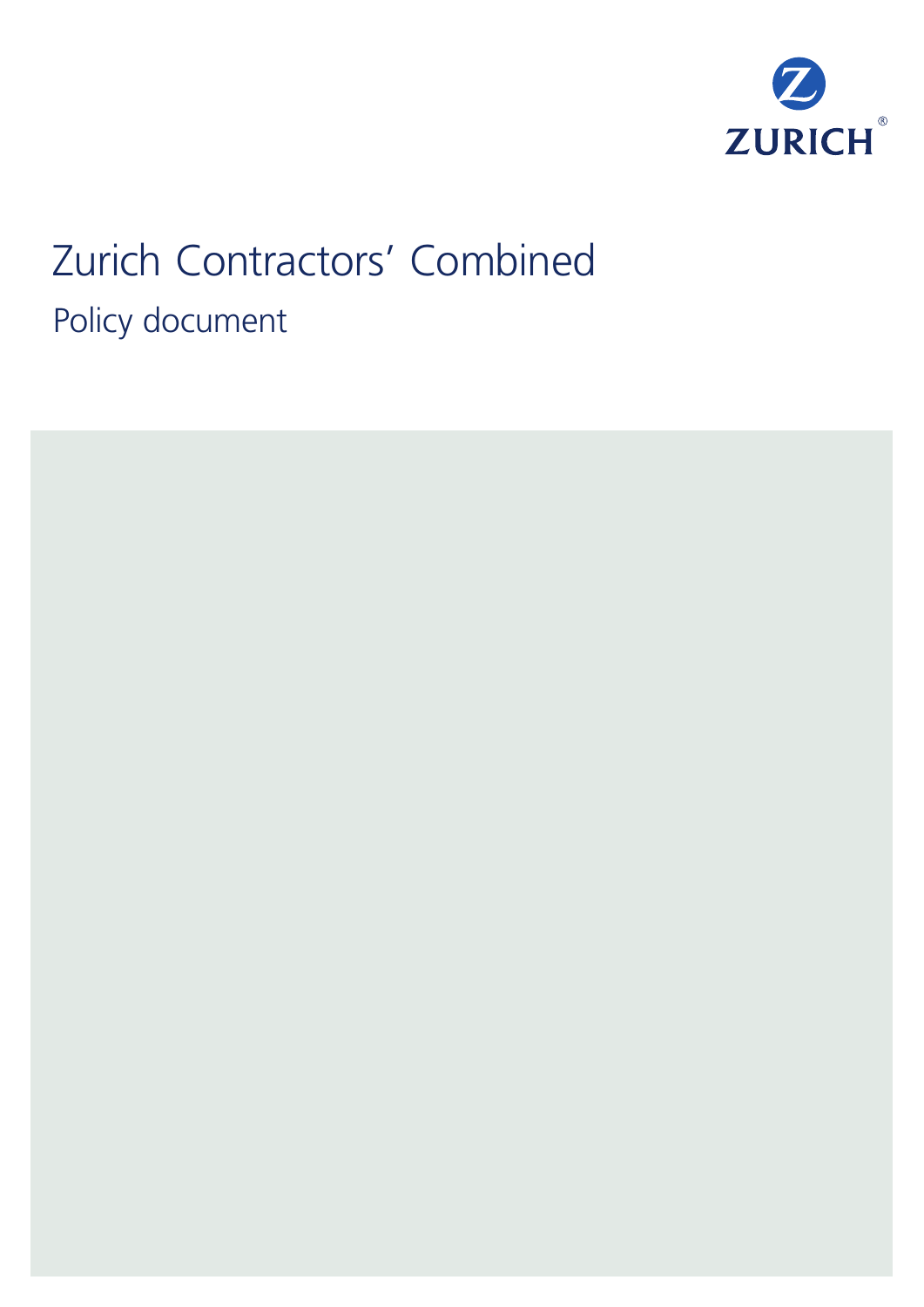# **Contents**

| A warm welcome to Zurich                               | 3  |
|--------------------------------------------------------|----|
| Your Zurich Contractors' Combined policy               | 3  |
| Meaning of words                                       | 5  |
| Public and Products liability insurance                | 5  |
| Personal tools insurance                               | 11 |
| Employers' liability insurance                         | 13 |
| Contract works insurance                               | 15 |
| Owned plant insurance                                  | 18 |
| Hired-in plant insurance                               | 20 |
| Employees' personal tools and effects                  | 21 |
| Conditions and Exclusions applying to the whole policy | 23 |
| <b>General Exclusions</b>                              |    |
| Our complaints procedure                               |    |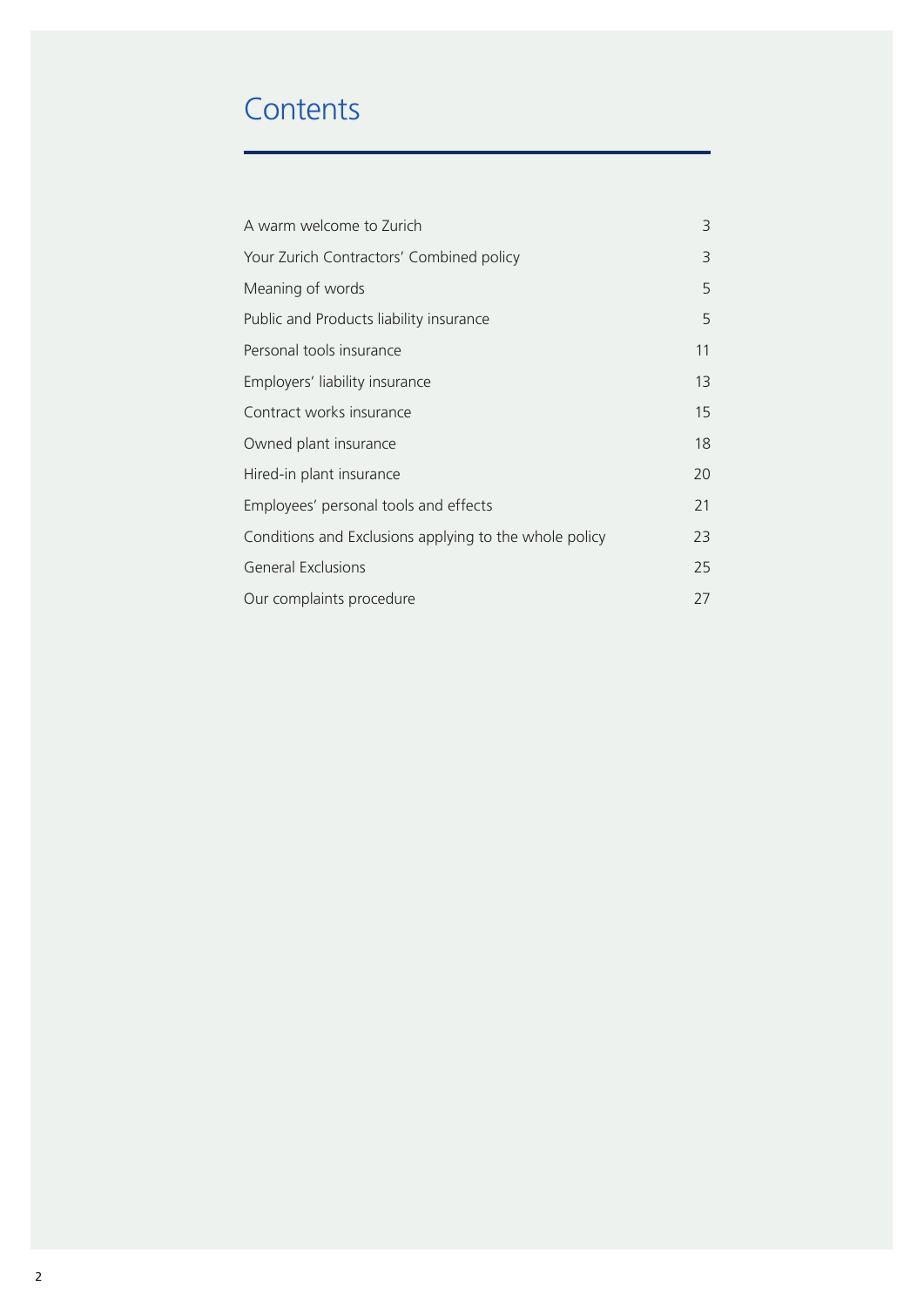# A warm welcome to Zurich

Thank *you* for taking out *your* Zurich Contractors' Combined insurance policy with *us* and welcome to Zurich Insurance plc.

Zurich Insurance plc is a member of a group of companies of which the ultimate parent company is Zurich Insurance Group Ltd, a company registered in Switzerland (Zurich). Zurich has a global network of subsidiaries and offices in North America and Europe as well as in Asia Pacific, Latin America and other markets. Founded in 1872, the Group is headquartered in Zurich, Switzerland. It employs approximately 60,000 people serving customers in more than 170 countries.

At Zurich *we* have *your* future in mind and look forward to working closely with *you*.

www.zurich.co.uk

# Your Zurich Contractors' Combined policy

This policy is a contract between *you* and *us*.

This policy and any schedule, endorsement and certificate should be read as if they are one document.

*We* will insure *you* under those sections stated in the schedule during any period of insurance for which *we* have accepted *your* premium provided always that all the terms and conditions of this policy are complied with. *Our* liability will in no case exceed the amount of any sum insured or limit of liability stated in this policy, the schedule or any endorsement to this policy.

Any reference to the singular will include the plural and vice versa.

Any reference to any statute or statutory instrument will include any amendments thereto or re-enactment thereof.

Any heading in this policy is for ease of reference only and does not affect its interpretation.

#### **Law applicable to this contract**

In the UK the law allows both *you* and *us* to choose the law applicable to this contract. This contract will be subject to the relevant law of England and Wales, Scotland, Northern Ireland, the Isle of Man or the Channel Islands depending upon *your* address stated in the schedule. If there is any dispute as to which law applies it will be English law.

The parties agree to submit to the exclusive jurisdiction of the English courts.

This is a legal document and should be kept in a safe place.

Please read this policy and any schedule, endorsement and certificate carefully and if they do not meet *your* needs return them to *us* or *your* broker or insurance intermediary.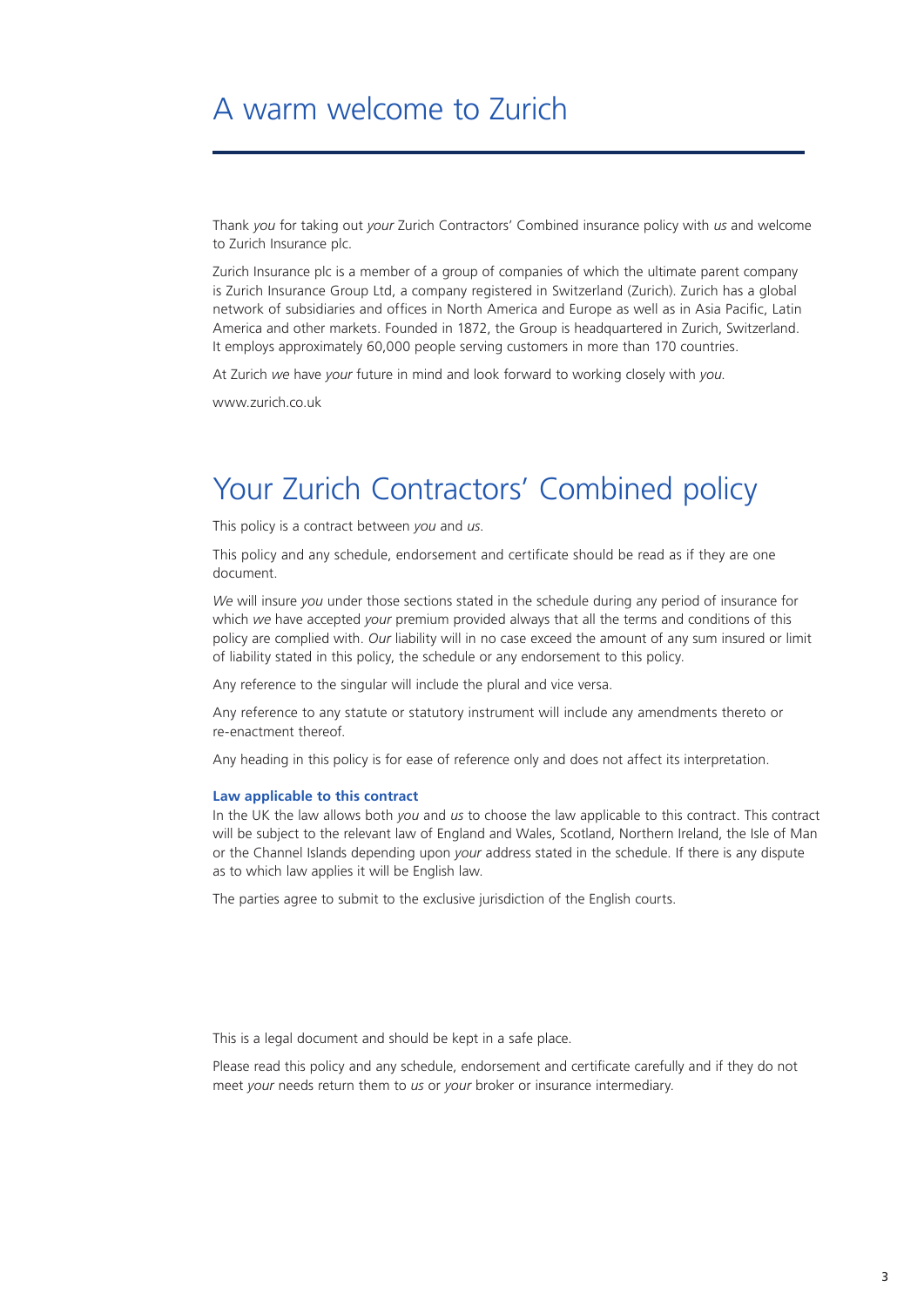#### **How we use personal information**

*We* hold personal information in accordance with the Data Protection Act 1998. The information supplied to *us* by *you* may be held on computer and passed to other insurers and reinsurers for underwriting and claims purposes. *You* should show this to anyone whose personal information may be processed to administer this policy including handling any claims.

*We* use a variety of security technologies and procedures to help protect personal information from inappropriate use, and *we* will continue to revise procedures and implement additional security features as new technology becomes available.

*We* may use personal information for underwriting and claims purposes, statistical analysis, management information, market research, audits on the handling of claims, systems integrity testing, and risk management. *We* will only share personal information as described in this notice or where *we* are required or allowed to do so by law.

*We* may record or monitor telephone calls for security and regulatory purposes.

#### **Policy administration**

In order to administer *your* insurance policy and any claims made against this policy *we* may share personal information provided to *us* with other companies within the Zurich Insurance Group and with business partners including companies inside and outside the European Economic Area. If *we* do transfer personal information including where *we* propose a change of underwriter *we* make sure that it is appropriately protected.

*We* may conduct searches about anyone whose personal information may be processed to administer this policy (including handling any claims) using publicly available sources. Examples are the edited electoral roll, county court judgments/Scottish decrees, bankruptcy registers and other public databases. This helps *us* assess applications for insurance, provide renewal quotations and check the accuracy of information. These searches may be recorded by credit reference agencies but they will not affect any credit standing.

#### **Claims history**

Under the conditions of this policy *you* must tell *us* when *you* become aware of any incident that could give rise to a claim under this policy, whether or not it is *your* intention to claim.

When *you* tell *us* about an incident or claim *we* may pass information relating to it to the Claims and Underwriting Exchange Register (CUE), run by Insurance Database Services Ltd (IDSL) or other relevant database.

*We* and other insurers may search these databases when *you* apply for insurance, in the event of any incident or claim or at time of renewal to validate your claims history or that of any other person or property likely to be involved in the policy or claim.

This helps to check information provided and prevent fraudulent claims.

#### **Fraud prevention and detection**

In order to prevent and detect fraud *we* may at any time:

- a) share information about *you* with other organisations including the police
- b) conduct searches using publicly available databases
- c) undertake credit searches
- d) check and share *your* details with fraud prevention and detection agencies.

If false or inaccurate information is provided and fraud is identified details will be passed to fraud prevention agencies. Law enforcement agencies may access and use this information. *We* and other organisations may also access and use this information to prevent fraud and money laundering for example when:

- a) checking details on applications for credit and credit related or other facilities
- b) managing credit and credit related accounts or facilities
- c) recovering debt and tracing beneficiaries
- d) checking details on proposals and claims for all types of insurance
- e) checking details of job applicants and employees.

Please contact *us* if *you* want to receive details of the relevant fraud prevention agencies. *We* and other organisations may access and use from other countries the information recorded by fraud prevention agencies.

#### **Data protection rights**

Individuals have certain rights under the Data Protection Act 1998, including the right to ask for a copy of the information *we* hold about them. *We* may make a small charge for this. Individuals also have the right to ask *us* to correct their information if it is inaccurate.

If *you* want to know more about how *we* use personal information or have any data protection questions, please contact the Data Protection Officer, Zurich Insurance plc, 3000 Parkway, Whiteley, Fareham, Hants, PO15 7JZ.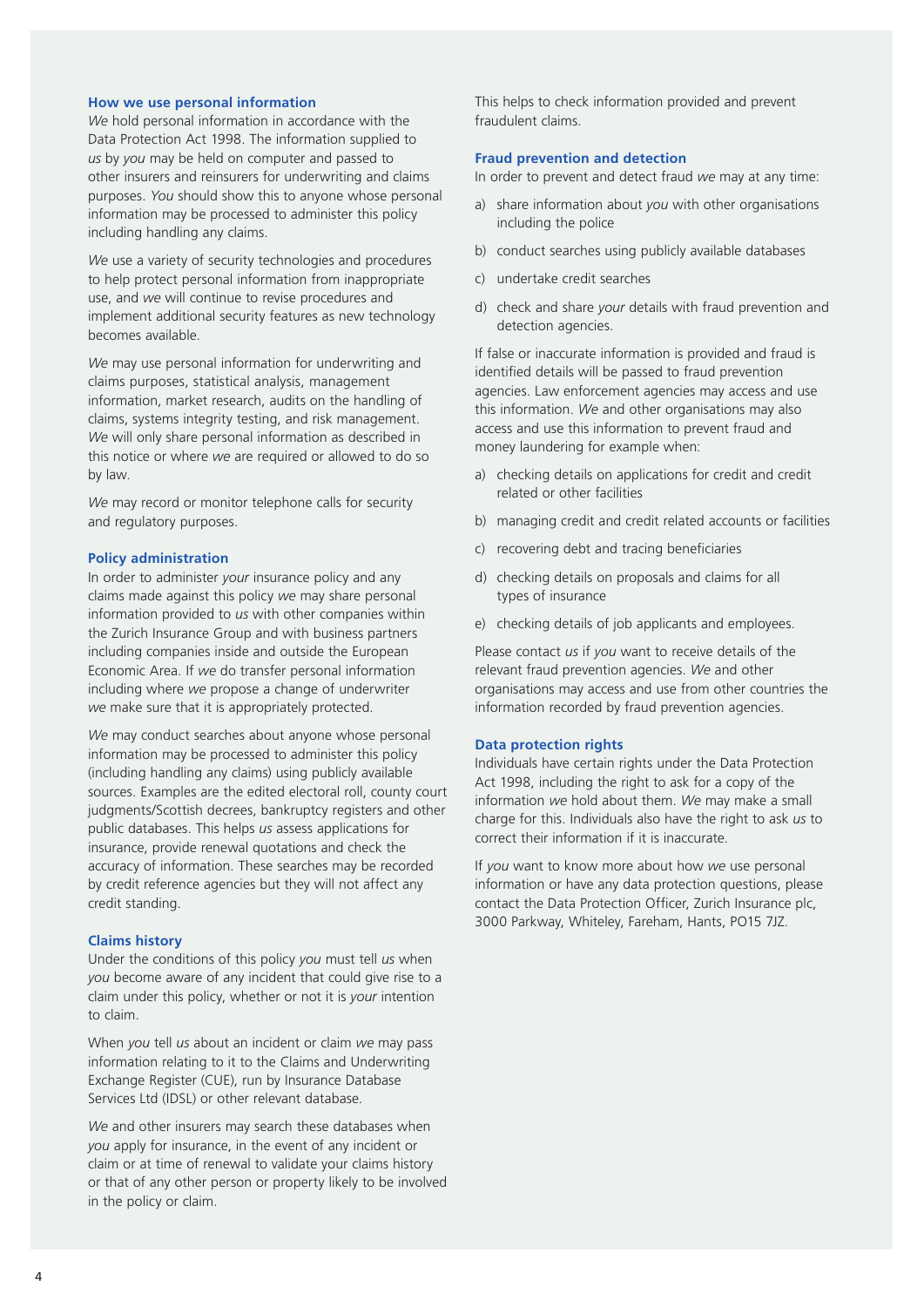# Meaning of words

Certain words in the policy have special meanings. These meanings are given below or defined at the beginning of the appropriate section of the policy. To help *you* identify these words in the policy *we* have printed them in *italics* throughout.

#### *Business*

The *business* shown in the schedule including:

- a) the provision and management of canteen, social, sports and welfare organisations for the benefit of *your employees* and first aid, fire and ambulance services
- b) maintenance of property and *premises* owned or occupied by *you*.

#### *Employee*

(Where a different meaning applies to an individual section of this policy, the appropriate definition will be shown within that section.)

- Any of the following people working for *you* in connection with *your business*:
- a) anyone who has entered into or works under a contract of service or apprenticeship with *you*
- b) any labour master, labour only subcontractor or anyone employed by them
- c) any self-employed person
- d) anyone who is engaged under a Work Experience scheme or similar scheme
- e) anyone who is hired or borrowed by *you*.

#### *Nuclear Installation*

Any installation of such class or description as may be prescribed by regulations made by the relevant Secretary of State from time to time by statutory instrument being an installation designed or adapted for:

- a) the production or use of atomic energy
- b) the carrying out of any process which is preparatory or ancillary to the production or use of atomic energy and which involves or is capable of causing the emission of ionising radiation
- c) the storage, processing or disposal of nuclear fuel or of bulk quantities of other radioactive matter being matter which has been produced or irradiated in the production or use of nuclear fuel.

#### *Nuclear Reactor*

Any plant including any machinery, equipment or appliance whether affixed to land or not designed or adapted for the production of atomic energy by a fission process in which a controlled chain reaction can be maintained without an additional source of neutrons.

## *We, Us, Our or Ours*

(Where a different meaning applies to an individual section of this policy, the appropriate definition will be shown within that section.)

Zurich Insurance plc.

#### *You, Your, Yours* **or** *Yourselves*

The person, people (either acting in partnership or on behalf of an unincorporated organisation) or the company stated in the schedule as the insured including *your* predecessors.

# Public and Products liability insurance

## **Meaning of words**

Certain words in this section of the policy have special meaning. These meanings are given below or defined at the beginning of the policy. To help *you* identify these words in the policy, *we* have printed them in italics wherever they appear.

#### *Buildings*

The buildings of the *premises* shown in the schedule to this policy comprising:

- a) the *business* part of the *premises* and any residential accommodation and any outbuildings used in connection with the *business* or for domestic purposes
- b) walls, gates and fences around the *buildings* and belonging to them
- c) landlord's fixtures and fittings
- d) underground pipes and cables for which *you* are responsible.

#### *Business*

For the purpose of this section of the policy only, the definition of *business* extends to include:

- private work carried out by any of *your* employees for *you* or any of *your* directors or executives
- participation in exhibitions
- maintenance of property and *premises* owned by *you*
- the provision and management of canteen, social, sports and welfare organisations for the benefit of *your employees* and first aid, fire and ambulance services.

#### *Contract works*

The permanent and temporary works undertaken in performance of a contract and materials for use in connection with them. Free issue materials are included provided that *you* are responsible for them under the terms of the contract.

#### *Damage*

Loss or damage.

#### *Excess*

Where an *excess* is shown in the schedule, any section of this policy or endorsement attached to this policy, the amount for which *you* will be responsible will be deducted from all claims for *damage* to material property after all other terms and conditions have been applied.

## *Pollution or Contamination*

- i) all *Pollution or Contamination* of buildings or other structures or of water or land or the atmosphere and
- ii) all *damage* or personal injury directly or indirectly caused by such *Pollution* or *Contamination*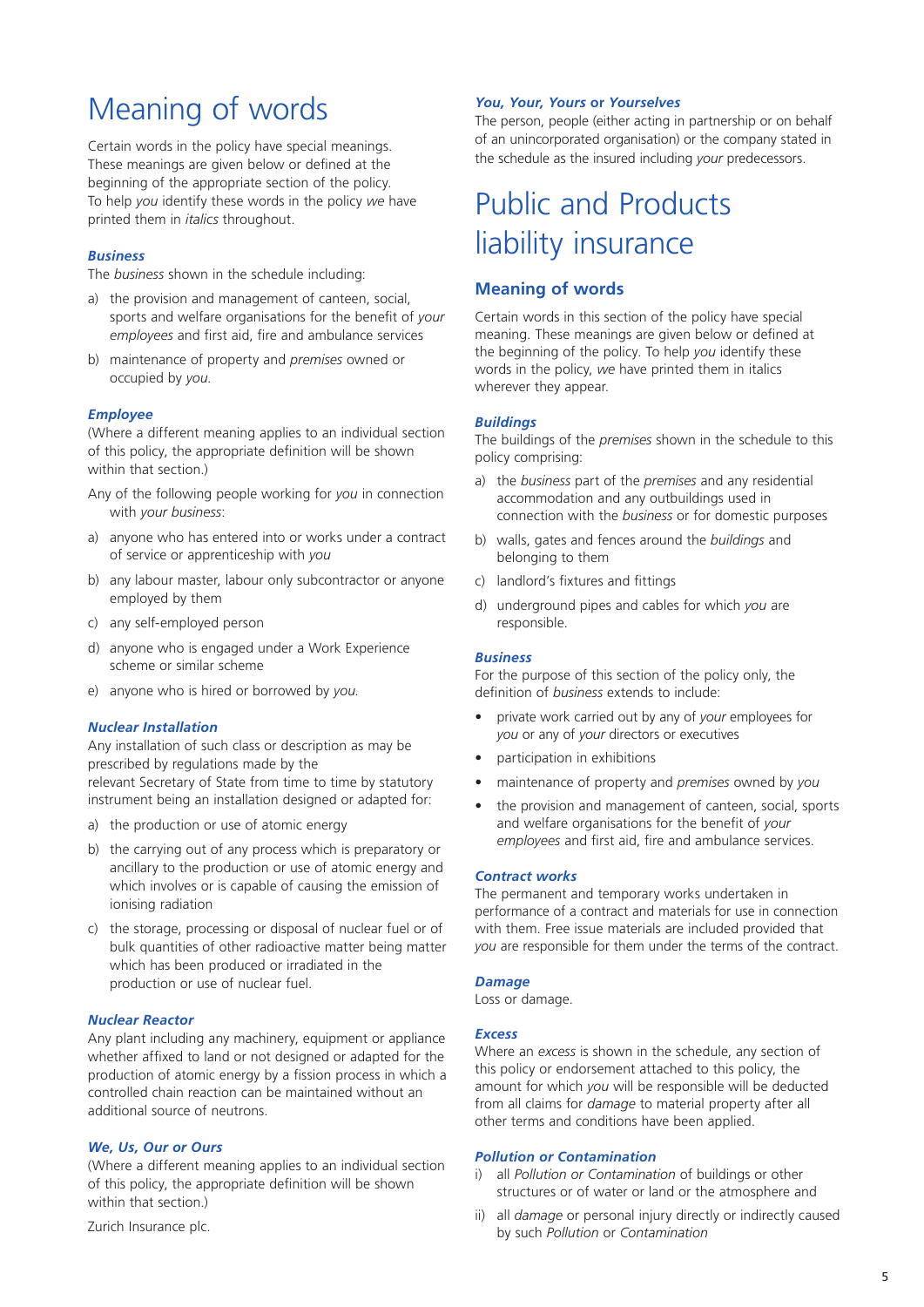## *Premises*

The *buildings* and the land within the boundaries belonging to them.

#### *Products*

Any commodities or goods or any thing (including packaging, containers and labels) sold, supplied, hired out, constructed, erected, installed, treated, repaired, serviced, processed, stored, handled, transported or disposed of by *you* or on *your* behalf or any structure constructed, erected or installed or contract work executed by *you* or on *your* behalf in the course of *your business*.

Other words with special meanings in this section are defined earlier in this policy.

They are: *employee, our, us, we, you, your.*

## **The cover**

## **Public Liability**

## What is insured

**1.** *Your* legal liability for:

- accidental death of or accidental personal injury to any person
- accidental *damage* to material property
- accidental obstruction, accidental trespass, accidental nuisance or accidental interference with pedestrian, road, rail, air or waterborne traffic
- accidental invasion of the right of privacy
- accidental interference with any right of air, light, water or way
- charges of wrongful arrest or malicious prosecution being brought against *you* arising out of any allegation of improper conduct at *your premises* by any person other than an *employee*

occurring during any period of insurance within Great Britain, Northern Ireland, the Channel Islands or the Isle of Man in connection with *your business*.

*We* will pay all sums *you* become legally liable to pay as damages.

## **What is not insured**

Any liability:

- for bodily injury or disease sustained by any *employee* arising out of and in the course of his employment by *you* in connection with *your business*
- for loss, cost or expense directly or indirectly caused by, contributed to by or arising out of any asbestos, asbestos fibres or any derivatives of asbestos including any product containing any asbestos, asbestos fibres or derivatives
- arising from professional advice given by *you* for a fee or in circumstances where a fee would normally be charged
- for *damage* to property which belongs to *you* or is held in trust by *you* or borrowed, rented, leased, or hired for use by *you*.

This shall not apply to:

- i) personal property (including vehicles and their contents) of *your* visitors, directors or *employees*
- ii) buildings or their contents temporarily occupied by *you* for the purpose of carrying out work
- iii) premises rented, hired, leased or lent to *you* unless the liability attaches solely because of a contract or agreement
- for *damage* to that part of any property upon which *you* or *your* servant or agent is or has been working where the *damage* is a direct result of that work
- for liquidated damages, fines or penalties which attach solely because of a contract or agreement
- arising from the ownership, possession or use of any mechanically propelled vehicle or mobile plant by *you* or on *your* behalf:
	- i) which is licensed for road use
	- ii) for which compulsory motor insurance or security is required
	- iii) which is more specifically insured.

This shall not apply to:

- a) the loading and unloading of mechanically propelled vehicles or mobile plant unless more specifically insured
- b) the use of any mechanically propelled vehicle or mobile plant solely as a tool of trade unless more specifically insured or unless compulsory motor insurance is required
- c) the unauthorised movement on *your* premises or contract site of any mechanically propelled vehicle or mobile plant unless more specifically insured or unless compulsory motor insurance or security is required.
- arising from the ownership, possession or use by *you* or on *your* behalf of:
	- i) craft designed to travel through air or space
	- ii) hovercraft or water craft other than barges, motor launches and non powered craft used on inland waterways
- arising out of programming or for loss of information or the provision of wrong information on in or from computer discs, tapes or other data recording equipment
- arising from *products* after they have ceased to be in *your* custody or control. This shall not apply to food or beverages for consumption on *your premises* or at any other premises where *you* are carrying on *your business*.

#### **Limit of Liability**

The most *we* will pay for all claims made for any one occurrence or all occurrences of a series arising out of one original cause is shown in the schedule to this policy. *We* will also pay legal costs awarded to any claimant or incurred in defending any claim which is contested with *our* consent.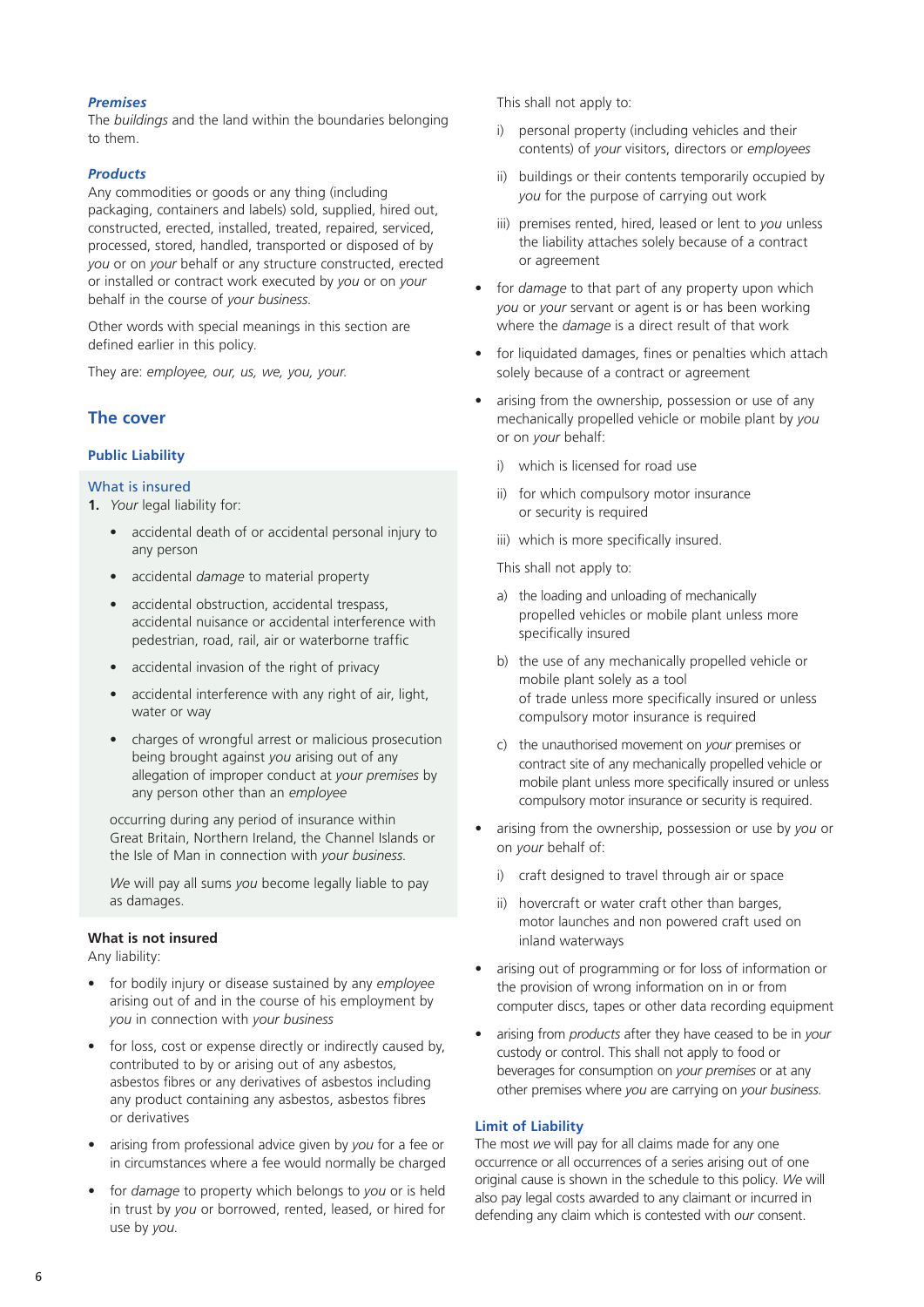## *Products* **Liability**

#### What is insured

- **2.** *Your* legal liability for:
	- accidental death of or accidental personal injury to any person
	- accidental *damage* to material property

occurring anywhere in the world during any period of insurance in connection with *products* supplied in or from Great Britain, Northern Ireland, the Channel Islands or the Isle of Man and caused by *products*.

*We* will pay all sums *you* become legally liable to pay as damages.

## **What is not insured**

Any liability:

- for bodily injury or disease sustained by any *employee* arising out of and in the course of his employment by *you* in connection with *your business*
- for replacing, reinstating, rectifying, repairing, recalling or guaranteeing the performance of any *products*
- arising from any *products* which at the time of the contract of sale or supply are knowingly:
	- i) sold or supplied for use in craft designed to travel through air or space
	- ii) exported to the United States of America or Canada
- arising from any *products* in *your* custody or control
- for liquidated damages, fines or penalties which attach solely because of a contract or agreement
- arising from professional advice given by *you* for a fee or in circumstances where a fee would normally be charged
- arising out of programming or for loss of information or the provision of wrong information on, in or from computer discs, tapes or other data recording equipment.

## **Limit of Liability**

The most *we* will pay for all claims during any one period of insurance is shown in the schedule to this policy. *We* will also pay legal costs awarded to any claimant or incurred in defending any claim which is contested with *our* consent.

## **Extensions to the public and product liability covers**

## **Public liability during visits abroad**

## What is insured

The public liability cover provided by this section of the policy applies to work carried out during temporary visits anywhere in the world in connection with *your business* by *you*, any director or *employee* normally resident in and travelling from Great Britain, Northern Ireland, the Channel Islands or the Isle of Man.

#### **What is not insured**

Any liability for manual work carried out in the United States of America or Canada.

## **Personal liability during visits abroad**

## What is insured

The personal liability of:

- *• you*
- any director or *employee*
- the family of any director or *employee* while accompanying such a person

during temporary visits anywhere in the world in connection with *your business*.

Provided that all such persons listed above shall keep to the terms and conditions of this policy as they apply to the public liability cover.

## **What is not insured**

Any liability:

- *•* arising from a contract or agreement which imposes a liability that *you* would not otherwise have been under
- *•* arising from the ownership or occupation of any land or buildings
- *•* arising from the carrying on of any trade or profession
- *•* arising from the ownership, use or possession of:
	- i) firearms other than sporting guns
	- ii) mechanically propelled vehicles
	- iii) craft designed to travel through air or space
	- iv) hovercraft or watercraft
	- v) animals of dangerous species
- *•* arising from *damage* to property owned or held in trust by:
	- i) *you*
	- ii) any director or *employee*
	- iii) the family of any director or *employee*
- *•* for any accidental death of or accidental illness of or accidental personal injury to any member of the family of any director or *employee* or to any employee of any director or *employee*.

## **Cross liabilities**

#### What is insured

Where this policy is in the joint names of more than one party *we* will deal with any claim as though a separate policy had been issued to each of them.

## **Data Protection Act**

#### What is insured

*We* will pay all sums *you* become legally liable to pay under the Data Protection Act 1998 in accordance with personal data held by *you*.

## **What is not insured**

Fines or penalties.

The cost of replacing, reinstating, rectifying or erasing personal data.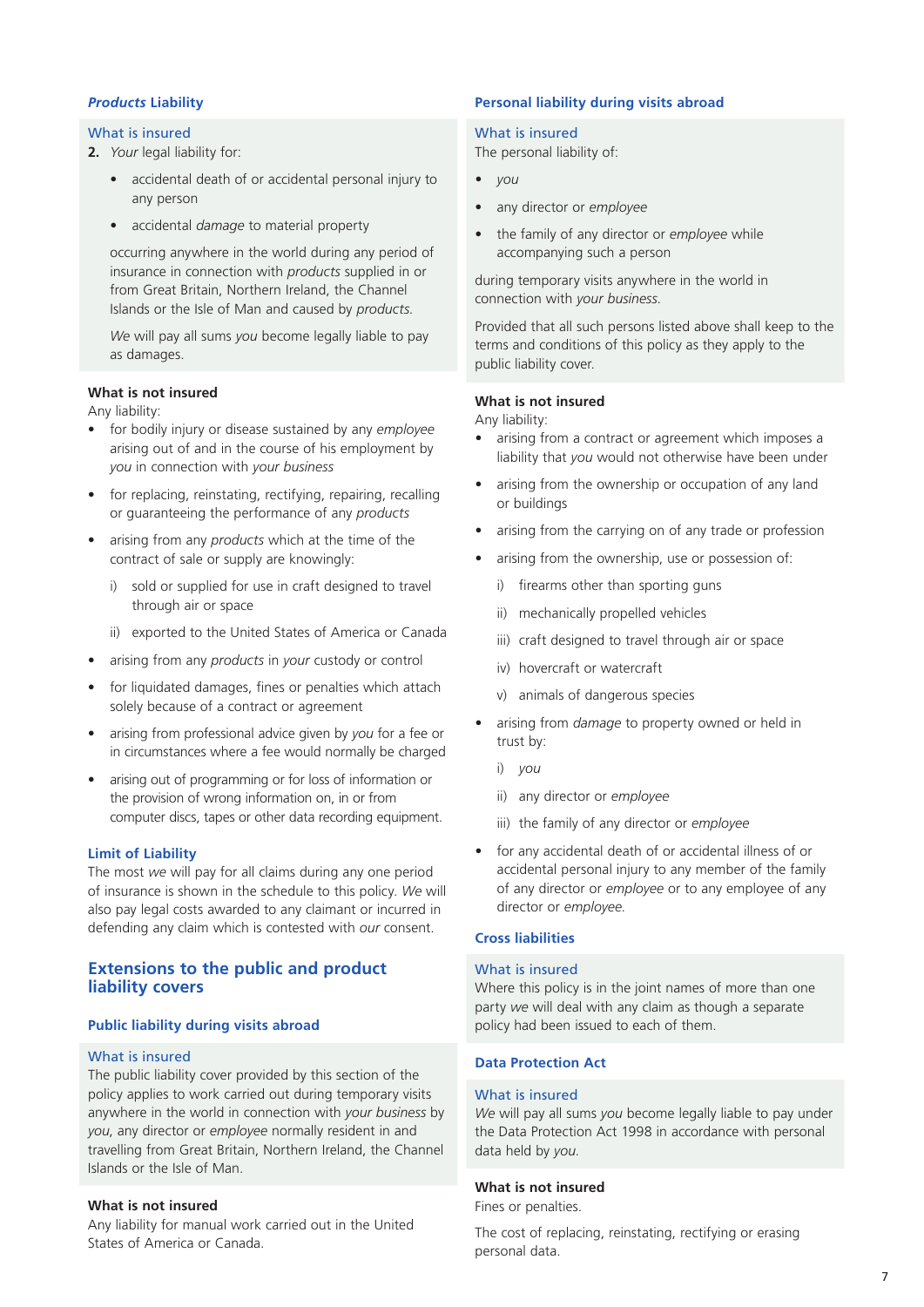#### **Motor contingent liability**

## What is insured

All sums which *you* and *you* alone shall become legally liable to pay as compensation for:

- i) accidental death of or accidental personal injury to any person
- ii) accidental *damage* to material property

arising out of the use of any motor vehicle being used in connection with *your business*.

## **What is not insured**

Any liability:

- arising from the use of a motor vehicle which *you* own or provide
- arising from a motor vehicle driven by *you*
- for any *damage* to the vehicles or goods carried in them
- arising while the vehicle is being driven by a person who, to *your* knowledge, does not hold a driving licence unless that person has held one and is not disqualified from holding one
- arising outside of Great Britain, Northern Ireland, the Channel Islands or the Isle of Man
- attaching to any person other than *you*
- more specifically insured under another policy.

#### **Additional benefit**

#### What is insured

*We* will pay the costs incurred with *our* consent for:

- representation at any Coroner's Inquest or Fatal Inquiry in respect of any death
- defending in any Court of Summary Jurisdiction any proceedings in respect of any act or omission relating to any event

which may be the subject of indemnity under this section of the policy.

## **Court attendance expenses**

#### What is insured

Expenses at the rates shown below if any such people are required to attend court as a witness at *our* request in connection with a claim for which insurance is provided under this section of the policy:

- *you* or any director **£250** per day
- any *employee* **100** per day.

## **Indemnity to principal**

#### What is insured

In the event of any claim for which *you* would be entitled to receive indemnity under this section of the policy being brought or made against any Public or Local Authority or other Principal *we* will indemnify the said Public or Local Authority or other Principal against such claim and/or any costs, charges and expenses for such claim.

#### **Indemnity to directors and** *employees*

#### What is insured

If the following people have a claim made against them for which *you* would be insured by this section of the policy, *we* will pay for any amounts for which they are legally liable:

- any director or *employee*
- any officer, member or *employee* of *your* social, sports or welfare organisations or first aid or medical arrangements (but excluding medical practitioners) fire or ambulance services.

## Provided that:

- *• you* request *us* to do so
- such people shall keep to the terms, conditions and limitations of this policy.

## **Health and Safety at Work etc. Act 1974**

#### What is insured

*We* will pay, at *your* request, all legal fees and expenses incurred in the defence of any criminal proceedings brought against *you* or one of *your* directors or *employees* for a breach of the Health and Safety at Work etc. Act 1974 or the Health and Safety at Work (Northern Ireland) Order 1978 including legal costs and expenses incurred with *our* consent in an appeal against conviction.

Provided that:

- the breach was committed or alleged to have been committed during the period of insurance
- the proceedings relate to an offence committed in the course of *your business*
- *you* or any *employee* shall tell *us* immediately if any summons or other process is served upon *you* or any *employee* and of any event that may give rise to proceedings against such people.

#### **What is not insured**

Proceedings brought outside of Great Britain, Northern Ireland, the Channel Islands or the Isle of Man.

Proceedings relating to any deliberate or intentional act or omission.

Fines or penalties of any kind or the cost of appeal against improvement or prohibition notices.

## **Defective Premises Act**

#### What is insured

*Your* legal liability under the Defective Premises Act 1972 or the Defective Premises (Northern Ireland) Order 1975 in connection with premises which have been disposed of by *you*.

#### **What is not insured**

Any liability for the cost of remedying any defect or alleged defect in the said premises.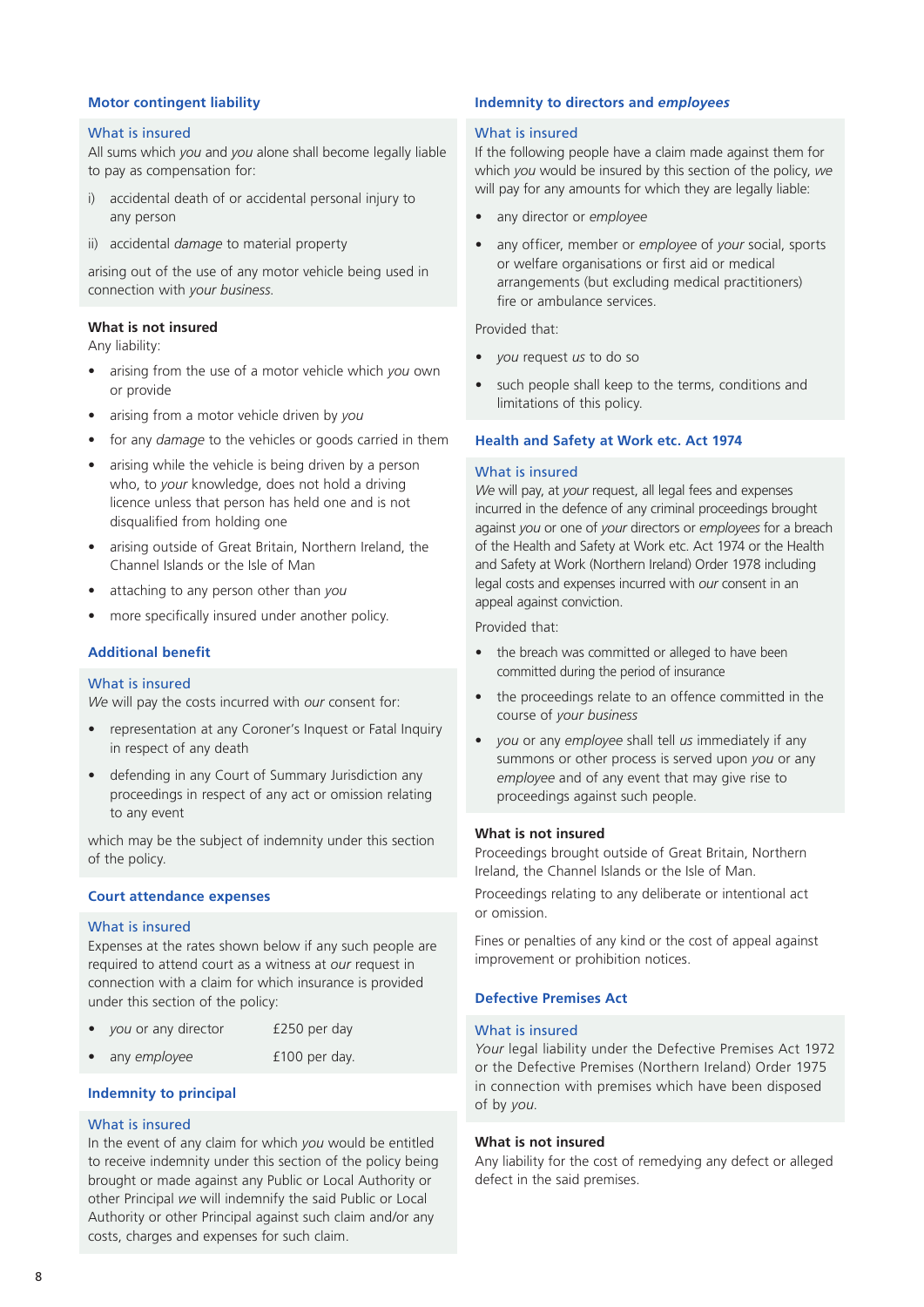## **Consumer Protection Act 1987**

#### What is insured

*We* will pay, at *your* request, all legal expenses or fees reasonably incurred in defending any criminal proceedings brought for a breach of the Consumer Protection Act 1987 including costs and expenses incurred with *our* consent in an appeal against conviction.

Provided that:

- the alleged breach occurs during the period of insurance
- the criminal proceedings relate to an offence committed in the course of *your business*
- the proceedings are brought in Great Britain, Northern Ireland, the Channel Islands or the Isle of Man
- *we* have sole conduct and control of all claims
- *you* or any *employee* shall tell *us* immediately if any summons or other process is served upon *you* or any *employee* and of any event that may give rise to proceedings against such people.

The most *we* will pay is £25,000.

#### **What is not insured**

Legal fees where *you* or *your employee* are insured by another policy.

Legal fees or expenses where proceedings are for deliberate or intentional criminal act or omission by *you* or any *employee*.

Legal costs and expenses which *you* or any *employee* may be ordered to pay by a Court of Criminal Jurisdiction for any deliberate or intentional criminal act by *you* or any *employee*.

Fines or penalties.

The cost of any investigation or enquiry other than a solicitors investigation restricted to proceedings as defined within this extension of cover.

## **Corporate Manslaughter and Corporate Homicide Act 2007**

#### What is insured

*We* will indemnify *you* against costs and expenses incurred with *our* prior written consent in the defence of any criminal proceedings arising from an alleged breach of the Corporate Manslaughter and Corporate Homicide Act 2007 or any equivalent legislation in the Isle of Man or the Channel Islands committed or alleged to have been committed during the period of insurance in the course of the *business* including any appeal against conviction arising from such proceedings.

Provided always that:

a) *our* liability under will not exceed £2,000,000 in any one period of insurance.

This limit will form part of and not be in addition to the limit of indemnity stated in the policy

b) this clause will only apply to proceedings brought in Great Britain, Northern Ireland, the Isle of Man or the Channel Islands

- c) *we* must consent in writing to the appointment of any solicitor or counsel who are to act for and on *your* behalf
- d) *you* will give *us* immediate notice of any summons or other process served upon *you* which may give rise to proceedings under this clause
- e) in relation to any appeal counsel has advised there are strong prospects of such appeal succeeding
- f) where *we* have already indemnified *you* in respect of legal costs or expenses incurred in the defence of any criminal proceedings arising out of the same cause or occurrence which gave rise to the charge of and or investigation connected with corporate manslaughter or corporate homicide under another clause of the policy the amount paid under that clause will be taken into account in arriving at *our* liability payable under this clause.

## **What is not insured**

Any liability for:

- a) any deliberate or intentional criminal act committed by *you* giving rise to a corporate manslaughter or corporate homicide charge
- b) fines or penalties of any kind
- c) the defence of any criminal proceedings brought or in an appeal against conviction arising from such proceedings in respect of a breach of the Health and Safety at Work, etc Act 1974 or any regulations made thereunder
- d) defence costs available from any other source or provided by any other insurance or where but for the existence of this clause indemnity would have been provided by such other source or insurance

## **Food Safety Act 1990**

#### What is insured

*We* will cover *you* or, at *your* request, any of *your* directors or *employees* against legal costs and expenses incurred in the defence of any criminal proceedings brought for a breach of the Food Safety Act 1990 or any regulations thereunder committed or alleged to have been committed during the period of insurance including legal costs and expenses incurred with *our* consent in an appeal against conviction arising from such proceedings.

Provided always that:

- the criminal proceedings relate to an offence committed in the course of *your business*
- this extension shall only apply to proceedings brought in Great Britain, Northern Ireland, the Channel Islands and the Isle of Man
- *you* or *your* director or *employee* give *us* immediate notice of any summons or other process served upon *you* or *your* director or *employee* and of any event which may give rise to proceedings against *you* or *your* director or *employee.*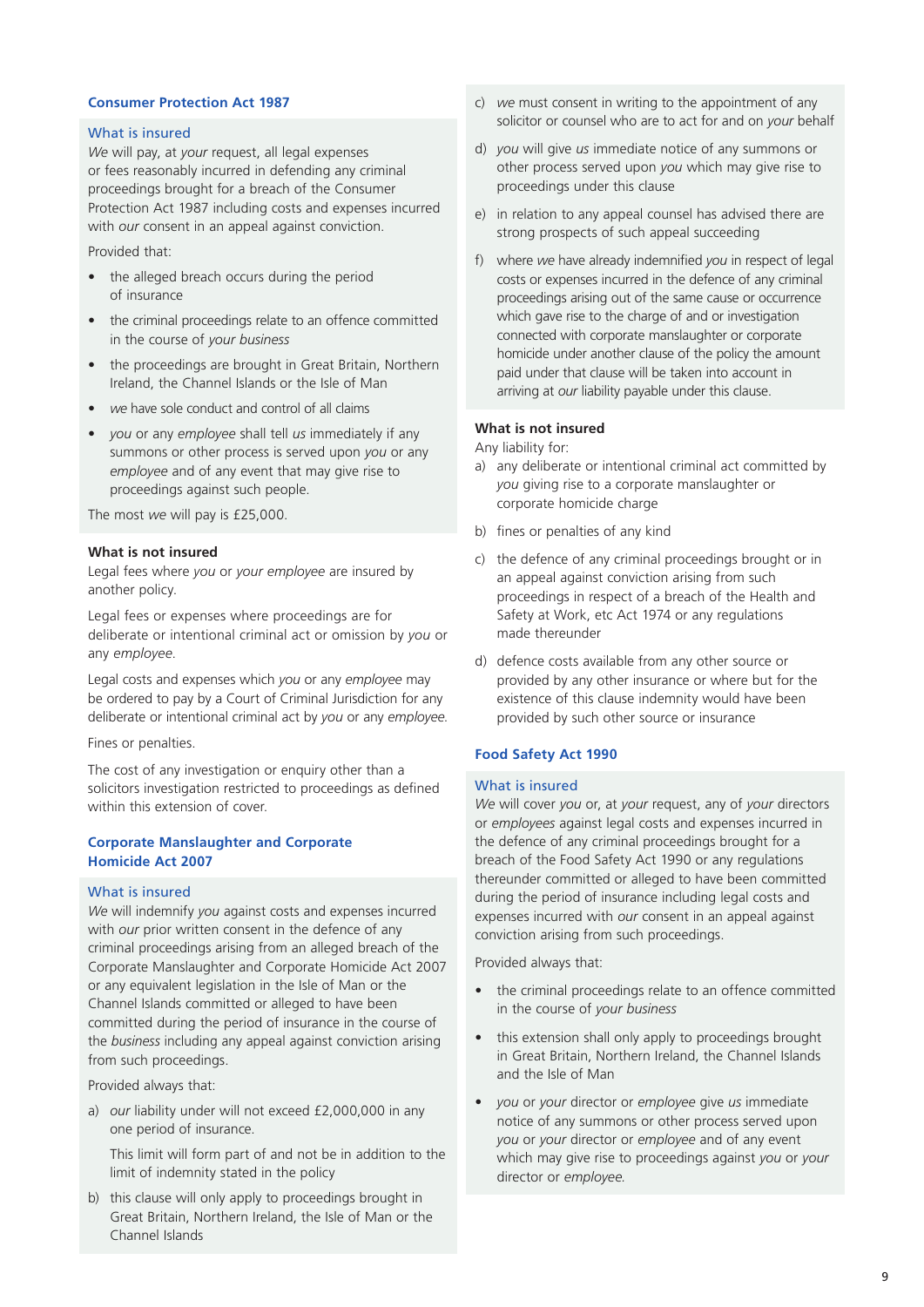## **What is not insured**

*We* will not be liable under this extension**:**

- where *you* or *your* director or *employee* is insured by any other policy of insurance
- where criminal proceedings are in respect of any deliberate or intentional criminal act or omission committed by *you* or *your* director or *employee*
- in respect of legal costs and expenses which *you* or *your* director or *employee* may be ordered to pay by a Court of Criminal Jurisdiction in respect of the deliberate or intentional act or omission of *you* or *your* director or *employee*
- in respect of fines or penalties
- for the cost of any investigation or inquiry other than a solicitors' investigation restricted to criminal proceedings as described within this extension.

## **Libel and slander**

## What is insured

*Your* legal liability to pay compensation and claimants' costs and expenses for claims made against *you* during the period of insurance arising from any act of libel or slander committed or uttered in good faith by *you* during the period of insurance in the course of *your business*.

Provided that:

- this extension shall apply solely to *your* in-house and trade publications
- the most *we* will pay is £250,000 in any one period of insurance.

#### **Personal representatives**

#### What is insured

In the event of *your* death the indemnity provided by this section of the policy shall apply to *your* personal legal representatives in respect of liability incurred by *you* provided that such representatives shall as though they were *you* keep to the terms, and conditions and of this policy.

#### **JCT Clause 6.5**

## What is insured

*We* agree to hold *you* covered for a period of up to 14 days from commencement of any contract under which *you* are required to arrange insurance under the terms of Clause 6.5 of the Joint Contracts Tribunal (JCT) Standard Building Contract 2005 or any equivalent clause in a comparable form of contract.

Cover is subject to the terms and premium of the policy ultimately issued by *us* in connection with such contract in the joint names of *you* and *your* principal, but only so far as concerns claims for any expense, liability, loss, claim or proceedings which *your* principal may incur or sustain by reason of *damage* to any property (other than the *contract works*) caused by:

- collapse, subsidence, vibration, weakening or removal of support or lowering of ground water
- heave where such peril is included in the contract conditions

arising out of or in the course of or because of the carrying out of such contract.

The most *we* will pay for all claims made for any one occurrence or all occurrences of a series arising out of one original cause is £1,000,000.

This extension in cover does not guarantee that *we* are able to continue providing cover once full details of the contract have been provided.

#### **What is not insured**

Any expense, liability, loss, claim or proceedings arising from *damage*:

- caused by or arising out of the following work:
	- a) ground compaction
	- b) piling or underpinning
	- c) shoring or propping of any building or structure
	- d) demolition of any building or structure
	- e) use of explosives
	- f) tunnelling
	- g) where excavation exceeds 2 metres in depth
- caused by the negligence, omission or default of *you*, *your* servants or agents or any sub-contractor or his servants or agents
- attributable to errors or omissions in the designing of the *contract works*
- which can reasonably be foreseen to be inevitable having regard to the nature of the work to be executed or the manner of it's execution
- which is at the risk of the principal under the conditions of the contract.

## **All extensions to this section are subject to the following:**

- *• we* shall not be liable unless *we* have the sole conduct and control of all claims
- they shall not apply to any liability which is insured under any other policy
- the most *we* will pay will not increase and *we* will not pay more than the amount stated
- the terms and conditions of this policy insofar as they can apply.

## **Special conditions applying to this section of the policy**

#### **Discharge of liability**

*We* may free ourselves of any further liability by paying to *you* or on *your* behalf the maximum sum payable under this section of the policy or, should any payments have been made, the balance of such maximum sum. *We* shall also pay legal costs incurred prior to the date of such payment.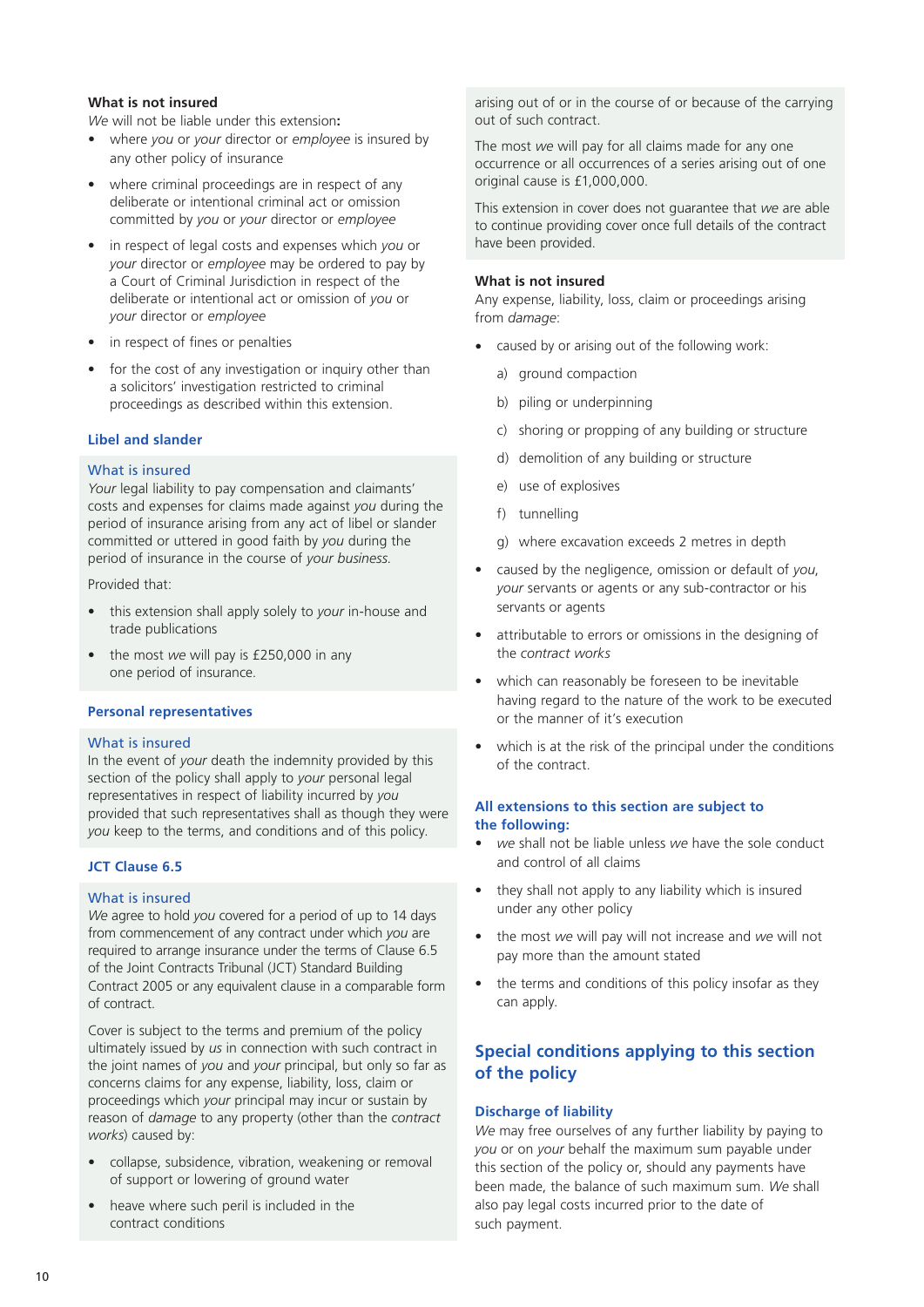If the sum payable for any claim or claims made against *you* is greater than the maximum sum payable by this section of the policy, *you* shall pay the extra amount. *You* shall also pay such proportion of the legal costs as the extra amount bears to the total sum payable for such claim or claims.

## **Pollution or Contamination**

Liability arising from Pollution or Contamination is not insured unless caused by a sudden identifiable unintended and unexpected incident which takes place in its entirety at a specific time and place during the period of insurance.

All Pollution and Contamination which arises out of one incident shall be deemed to have occurred at the time such incident takes place.

The most *we* will pay for all claims arising from Pollution or Contamination which is deemed to have occurred during the period of insurance is shown in the schedule. Provided that the most *we* will pay will not increase and *we* will not pay more than the limit of liability under the Public Liability and Products Liability covers of this section as shown in the schedule to this policy.

#### **Underground services**

It is a condition precedent to *our* liability under this section of the policy that when digging or excavation work is to be undertaken *you* shall:

- ensure that all reasonable measures are taken to identify the location of underground pipes, cables and other services before any work is commenced which may involve a risk of *damage* to them
- keep a written record of the measures which were taken to locate such services
- ensure the adoption of a method of work which minimises the risk of *damage* to such services.

#### **Use of heat**

It is a condition precedent to *our* liability under this section of the policy that the following precautions are complied with on each occasion of the use of or application of heat taking place elsewhere than at *your* own *premises*:

- a. Application of heat by means of electric oxyacetylene or other welding or cutting equipment or angle grinders, blow lamps, blow torches, hot air guns or hot air strippers
	- i) The area in the immediate vicinity of the work (including in the case of work carried out on one side of a wall or partition, the opposite side of the wall or partition) must be cleared of all loose combustible material; other combustible material must be covered by sand or over-lapping sheets or screens of non combustible material.
	- ii) At least two adequate and appropriate portable fire extinguishers, in proper working order, must be kept in the immediate area of the work being undertaken and used immediately smoke of smouldering flames are detected.
- iii) A fire safety check of the working area must be made approximately 60 minutes after the completion of each period of work and immediate steps taken to extinguish any smouldering or flames discovered.
- iv) Blow lamps and blow torches must be filled in the open and must not be lit until immediately before use and must be extinguished immediately after use.
- v) A person must be appointed by *you* to act as an observer to watch for signs of smoke or smouldering or flames.

Sub-paragraph v) does not apply to the application of heat by means of blow lamps, blow torches hot air guns or hot air strippers.

- b. Use of asphalt, bitumen, tar, pitch or lead heaters
	- i) The heating must be carried out in the open in a vessel designed for the purpose and, if carried out on a roof, the vessel must be placed on a noncombustible heat insulating base.

#### **Excess**

The *excess* applicable under this section is shown in the schedule to this policy.

This section should be read in conjunction with the General Conditions and Exclusions contained within this policy.

# Personal tools insurance

## **Meaning of words**

Certain words in this section of the policy have special meaning. These meanings are given below or defined at the beginning of the policy. To help *you* identify these words in the policy, *we* have printed them in *italics* wherever they appear.

#### *Damage*

Loss or damage.

#### *Excess*

The amount stated in the schedule to this policy for which *you* are responsible and which will be deducted from any payment under this policy after all other terms and conditions have been applied.

#### *Personal tools*

Powered and non-powered hand held tools of all types belonging to, held under a hire purchase agreement by, leased to or hired to *you* or *your employee*.

Other words with special meanings in this section are defined earlier in this policy.

They are: *business, employee, our, us, we, you, your.*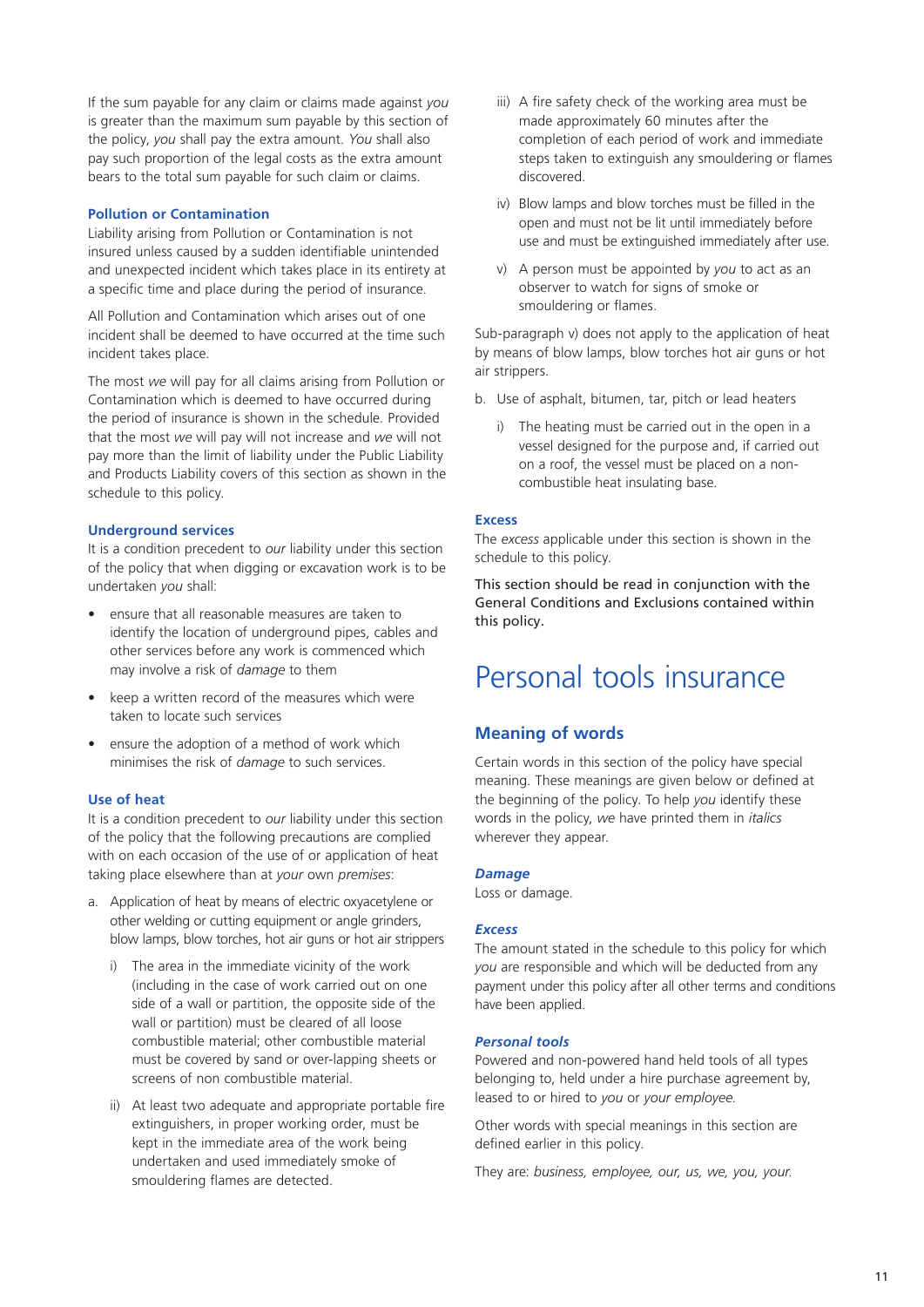## **The cover**

## **Personal tools**

#### What is insured

*Damage* to *personal tools* occurring whilst in *your* custody or control during the period of insurance within Great Britain, Northern Ireland, the Channel Islands or the Isle of Man.

*We* will at *our* option indemnify *you* by payment, reinstatement, replacement or repair.

The most *we* will pay for any one item of *personal tools* is;

- 1. where the item is lost or damaged beyond economical repair the value to replace the item in a condition equal to but not better than its condition when new
- 2. where the item is repaired the amount required to return the item to a working condition substantially the same as immediately before the occurrence of loss or damage

less any discounts available to *you* or *us*.

## **What is not insured**

#### **Any individual tool over £500**

*Damage* to any item of *personal tools* with a replacement value exceeding £500

#### **Breakdown**

*Damage* to any tool caused by its own breakdown or explosion.

#### **Inventory losses**

Loss by disappearance or by shortage which is only discovered by a routine inventory or periodic stocktaking.

#### **Limit of Liability**

The most *we* will pay for all claims made:

• for any one period of insurance in the case of *personal tools* is shown in the schedule against *personal tools*

Where any limit of liability has been reduced by the amount of a claim *we* will automatically reinstate it provided *you* agree to pay any additional premium required by us. Such additional premium will be disregarded for the purpose of any adjustment of premium under this policy.

## **Special conditions applying to this section of the policy**

## **Northern Ireland**

Insofar as this section of the policy covers riot and civil commotion *we* will not be liable under this policy in respect of *damage* or consequential loss occasioned by or happening through or in consequence directly or indirectly of riot or civil commotion in Northern Ireland.

#### **Terrorism**

For the purpose of this section of the policy only, the following exclusion applies in addition to the General Exclusions appearing at the end of this policy:

*We* will not pay for loss, *damage*, cost or expense directly or indirectly caused by, contributed to by, resulting from or arising out of or in connection with:

- 1. any act, or preparation in respect of action, or threat of action designed to influence the government de jure or de facto of any nation or any political division thereof, or in pursuit of political, religious, ideological, or similar purposes to intimidate the public or a section of the public of any nation by any organisation(s) or government(s) de jure or de facto, and which:
	- i) involves violence against one or more persons; or
	- ii) involves *damage* to property; or
	- iii) endangers life, other than that of the person committing the act; or
	- iv) creates a risk to health or safety of the public or a section of the public; or
	- v) is designed to interfere with or to disrupt an electronic system
- 2. any action in controlling, preventing, suppressing, retaliating against or responding to any act, or preparation in respect of action, or threat of action as described in 1 above.

In any action or suit or other proceedings where *we* allege that by reason of this exclusion cover is not provided by this section of the policy, the burden of proving that cover is provided under this section shall be upon *you*.

## **Security conditions for personal tools**

#### **Personal tools**

*We* will not pay for loss of personal tools whilst unattended unless contained in:

- a vehicle provided that the doors of the vehicle are locked and all its windows and other openings are fully closed and properly fastened; or
- a locked building or locked storage unit.

This section should be read in conjunction with the General Conditions and Exclusions contained within this policy.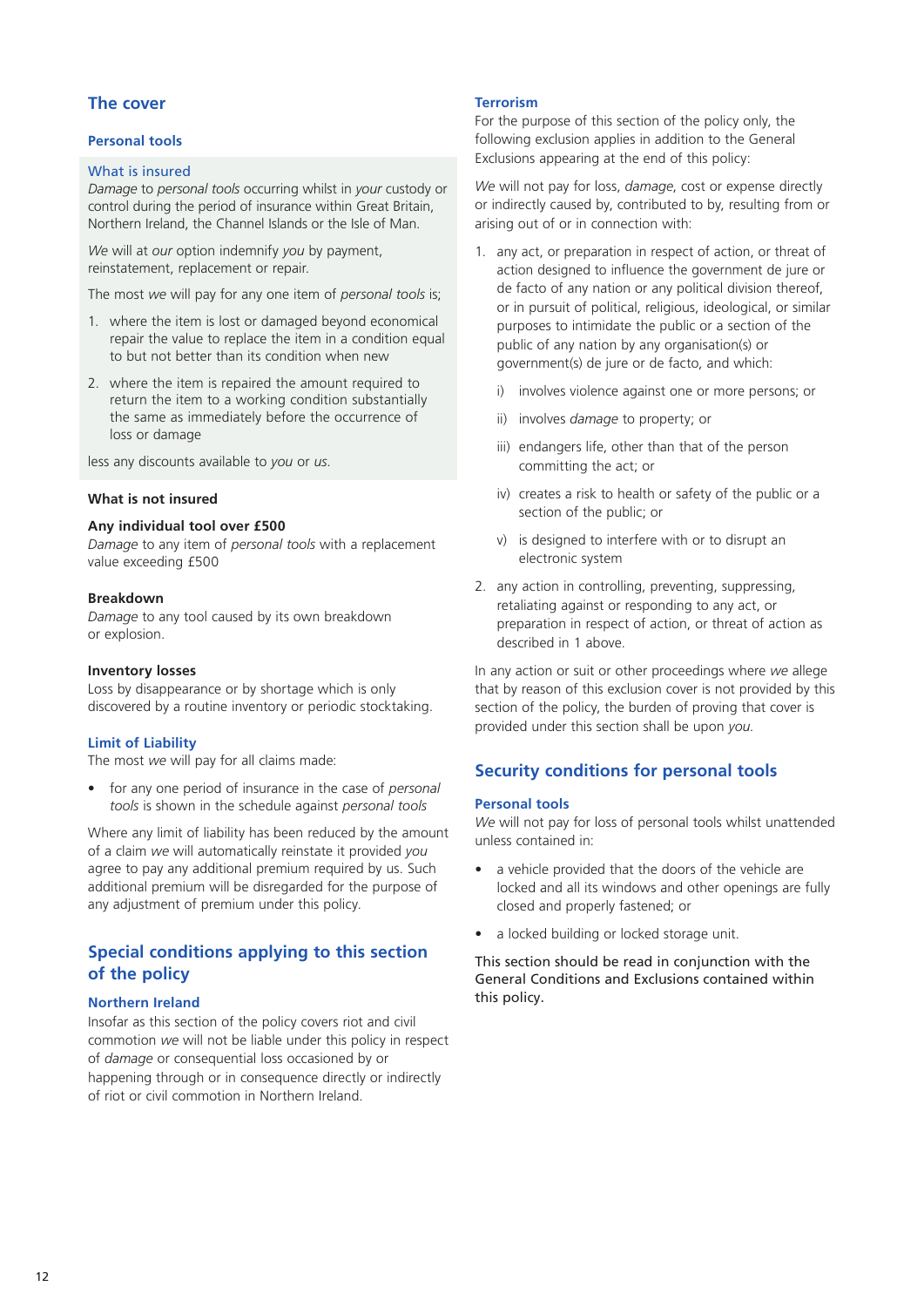# Employers' liability insurance

## **Meaning of words**

Certain words in this section of the policy have special meaning. These meanings are given below or defined at the beginning of the policy. To help *you* identify these words in the policy, *we* have printed them in italics wherever they appear.

## *Business*

For the purpose of this section of the policy only, the definition of *business* extends to include:

- private work carried out by any of *your* employees for *you* or any of *your* directors or executives
- participation in exhibitions
- maintenance of property and premises owned by *you*
- the provision and management of canteen, social, sports and welfare organisations for the benefit of *your employees* and first aid, fire and ambulance services.

## *Damage*

Loss or damage.

Other words with special meanings in this section are defined earlier in this policy.

They are: *employee, our, us, we, you, your.*

## **The cover**

## What is insured

*Your* legal liability for bodily injury or disease sustained by any *employee* which arises out of and in the course of his employment by *you* in connection with *your business.*

*We* will pay:

- all sums *you* become legally liable to pay for any claim for damages settled with *our* consent
- claimant's costs and expenses
- all costs and expenses *you* incur with *our* consent in defending any claim for damages
- costs *you* incur with *our* consent for:
	- a) representation at any Coroner's Inquest or Fatal Inquiry into any death
	- b) defending in any Court of Summary Jurisdiction any proceedings for any act or omission causing or relating to any one event.

Provided that the bodily injury or disease is caused:

- during any period of insurance
- within Great Britain, Northern Ireland, the Channel Islands or the Isle of Man.

## **What is not insured**

Any liability:

- for bodily injury or disease sustained by any *employee*:
	- i) on any offshore installation or support or accommodation vessel for any offshore installation or
	- ii) in transit to from or between any offshore installation or support or accommodation vessel
- for which compulsory motor insurance or security is required under any of the following:
	- i) the Road Traffic Act 1988 as amended by the Motor Vehicles (Compulsory Insurance) Regulations 1992
	- ii) the Road Traffic (Northern Ireland) Order 1981 as amended by the Motor Vehicles (Compulsory Insurance) Regulations (Northern Ireland) 1993
	- or any other compulsory road traffic legislation.

## **Limit of liability**

The most *we* will pay for any one claim against *you* or by *you* or series of claims against *you* or by *you* arising out of any one cause is shown on the schedule to this policy.

The limit of liability payable under this section of the policy in respect of any claim against or by *you* or series of claims against or by *you* arising directly or indirectly from TERRORISM shall be £5,000,000.

For the purpose of this section of the policy TERRORISM shall mean any act

- 1. involving serious violence against a person; and/or
- 2. involving serious *damage* to property; and/or
- 3. endangering a persons life, other than that of the person committing the act; and/or
- 4. creating a serious risk to health and safety of the public or a section of the public; and/or
- 5. designed seriously to interfere with or seriously disrupt an electronic system

the use or threat of which is made for the purpose of advancing political, religious or ideological cause and to intimidate or seek to intimidate the public or a section of the public.

The amount shall be inclusive of:

- i) all legal costs and other expenses incurred by any claimant or claimants
- ii) all legal costs and other expenses incurred in defending any claim or claims.

Where *we* agree to indemnify more than one party then nothing in this policy shall increase *our* liability to pay any amount in respect of one claim or series of claims in excess of the limit of liability.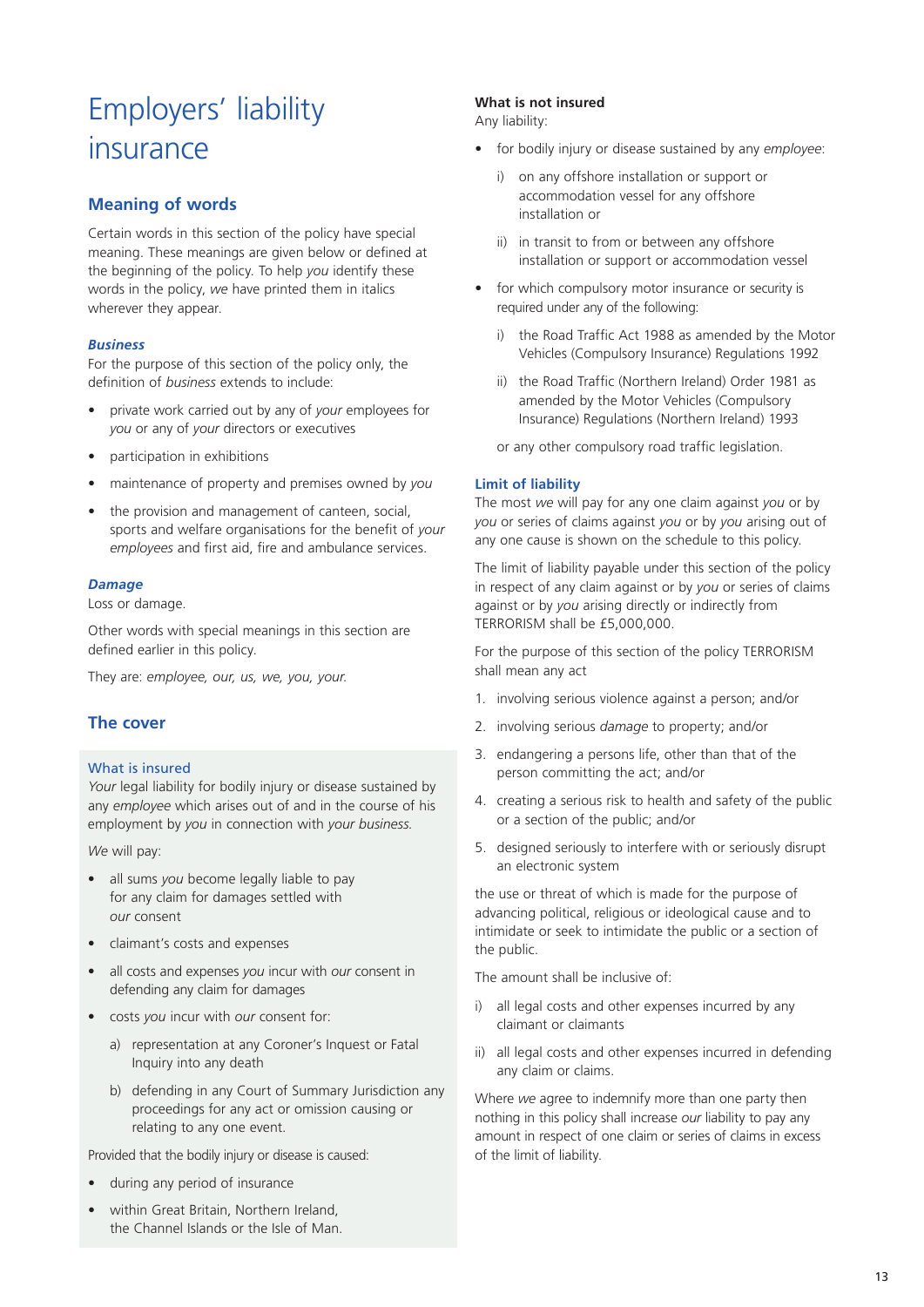## **Extensions to the employers' liability cover**

## **Unsatisfied court judgements**

#### What is insured

If any *employee* or his personal representatives obtains a judgement for damages for bodily injury or disease against any company or individual operating from premises within Great Britain, Northern Ireland, the Channel Islands or the Isle of Man and that judgement remains unpaid for more than six months *we* will pay to the *employee* or his personal representatives, at *your* request, the amount of any unpaid damages and awarded costs.

Provided that:

- the bodily injury:
	- i) is caused during the period of insurance
	- ii) arises out of and in the course of his employment in *your business*
- there is no appeal outstanding
- if any payment is made under this extension the *employee* or his personal representatives shall assign the judgement to *us*.

## **Court attendance expenses**

## What is insured

*We* will pay *you* the rates shown below if any such people are required to attend court as a witness at *our* request in connection with a claim for which insurance is provided under this section of the policy:

- *• you* or *your* partner or any director **£250** per day
- any *employee* **£100** per day.

#### **Indemnity to Principal**

#### What is insured

In the event of any claim for which *you* would be entitled to receive indemnity under this section of the policy being brought or made against any Public or Local Authority or other Principal *we* will indemnify the said Public or Local Authority or other Principal against such claim and/or any costs, charges and expenses for such claim.

#### **Indemnity to directors and** *employees*

#### What is insured

If the following people have a claim made against them for which *you* would be insured by this section of the policy, *we* will pay for any amounts for which they are legally liable:

- any director or *employee*
- any officer, member or *employee* of *your* social, sports or welfare organisations or first aid or medical arrangements (but excluding medical practitioners) fire or ambulance services.

Provided that:

- *• you* request *us* to do so
- such people keep to the terms, conditions of the policy.

## **Health and Safety at Work etc. Act 1974**

#### What is insured

*We* will pay, at *your* request, all legal fees and expenses reasonably incurred by the solicitors engaged with *our* consent to act for or on behalf of any of *your* directors or *employees* to defend a criminal charge brought under:

- the Health and Safety at Work etc. Act 1974, or
- the Health and Safety at Work (Northern Ireland) Order 1978

occurring during the period of insurance and arising out of their employment with *you* in connection with *your business*.

Provided that:

- this extension shall only apply to proceedings brought within Great Britain, Northern Ireland, the Channel Islands and the Isle of Man
- the director or *employee* tells *us* immediately if any summons or other legal process is served upon him and of any event which may give rise to legal proceedings against him.

#### **What is not insured**

Proceedings brought outside Great Britain, Northern Ireland, the Channel Islands or the Isle of Man.

This extension shall not apply:

- i) where proceedings relate to any deliberate or intentional act or omission
- ii) to fines or penalties of any kind or the cost of appeal against improvement or prohibition notices.

Any part of the cost of any investigation or inquiry other than a solicitors investigation restricted to the charge.

#### **Personal representatives**

#### What is insured

In the event of *your* death *we* will pay *your* personal legal representatives for liability incurred by *you* provided that such representatives shall keep to the terms, conditions of the policy.

## **Work overseas**

## What is insured

The insurance provided by this section of the policy applies anywhere in the world where *your* directors, partners or *employees* are on temporary visits for work in relation to *your business*.

Provided that they are normally resident in Great Britain, Northern Ireland, the Channel Islands or the Isle of Man and their contract of service or apprenticeship was entered into in the aforesaid countries.

## **What is not insured**

Any liability for manual work carried out in the United States of America or Canada.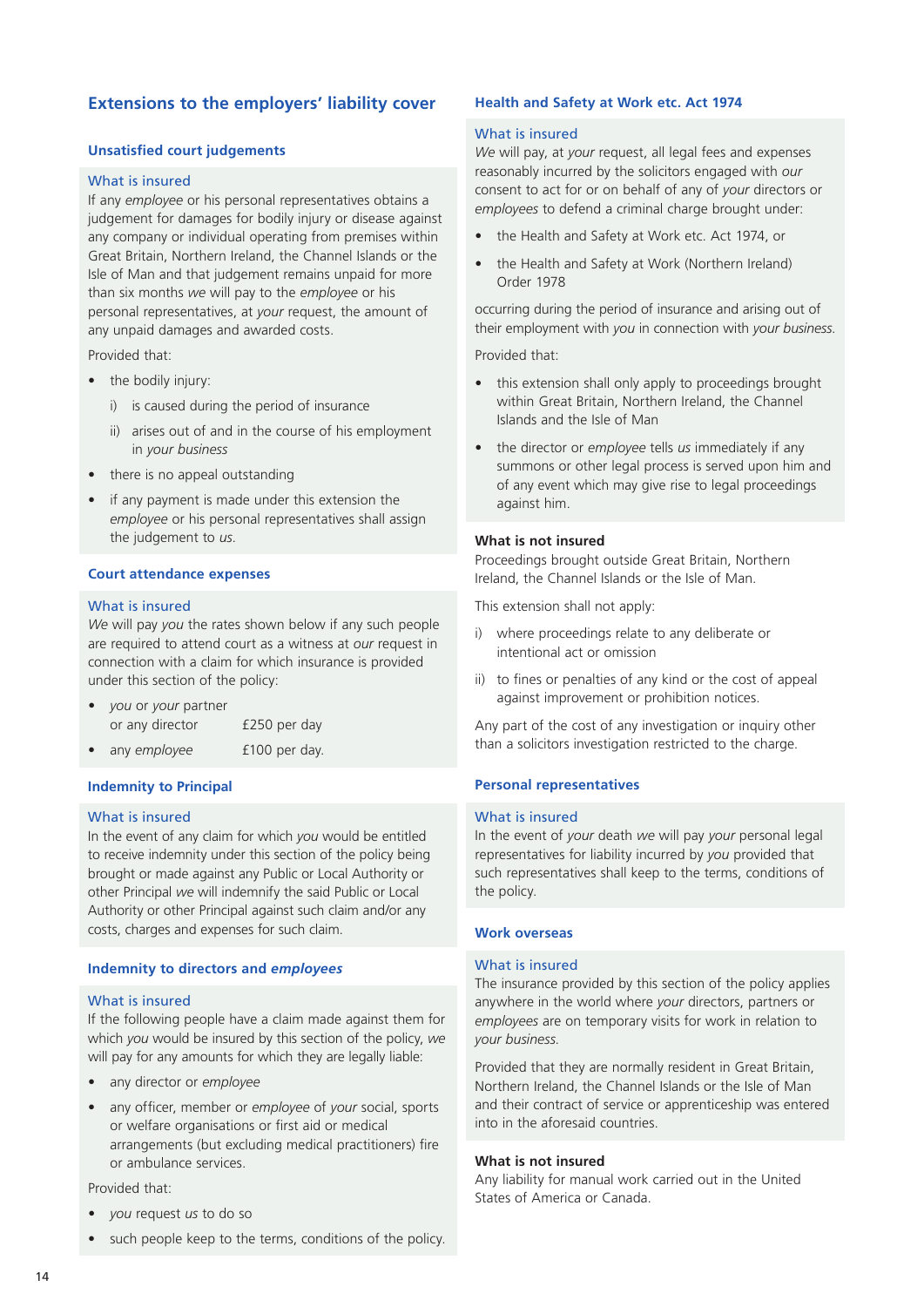## **Corporate Manslaughter and Corporate Homicide Act 2007**

## What is insured

*We* will indemnify *you* against costs and expenses incurred with *our* prior written consent in the defence of any criminal proceedings arising from an alleged breach of the Corporate Manslaughter and Corporate Homicide Act 2007 or any equivalent legislation in the Isle of Man or the Channel Islands committed or alleged to have been committed during the period of insurance in the course of the *business* including any appeal against conviction arising from such proceedings.

Provided always that:

- a) *our* liability under will not exceed £5,000,000 in any one period of insurance. This limit will form part of and not be in addition to the limit of indemnity stated in the policy
- b) this clause will only apply to proceedings brought in Great Britain, Northern Ireland, the Isle of Man or the Channel Islands
- c) *we* must consent in writing to the appointment of any solicitor or counsel who are to act for and on *your* behalf
- d) *you* will give *us* immediate notice of any summons or other process served upon *you* which may give rise to proceedings under this clause
- e) in relation to any appeal counsel has advised there are strong prospects of such appeal succeeding
- f) where *we* have already indemnified *you* in respect of legal costs or expenses incurred in the defence of any criminal proceedings arising out of the same cause or occurrence which gave rise to the charge of and or investigation connected with corporate manslaughter or corporate homicide under another clause of the policy the amount paid under that clause will be taken into account in arriving at *our* liability payable under this clause.

## **What is not insured**

Any liability for:

- a) any deliberate or intentional criminal act committed by *you* giving rise to a corporate manslaughter or corporate homicide charge
- b) fines or penalties of any kind
- c) the defence of any criminal proceedings brought or in an appeal against conviction arising from such proceedings in respect of a breach of the Health and Safety at Work, etc Act 1974 or any regulations made thereunder
- d) defence costs available from any other source or provided by any other insurance or where but for the existence of this clause indemnity would have been provided by such other source or insurance

All extensions to this section of the policy are subject to the following:

- *• we* shall not be liable unless *we* have the sole conduct and control of all claims
- they shall not apply to any liability which is insured under any other policy
- the most *we* will pay will not increase and *we* will not pay more than stated
- the terms, limitations and conditions of the policy insofar as they can apply.

This section should be read in conjunction with the General Conditions and Exclusions contained within this policy.

# Contract works insurance

## **Meaning of words**

Certain words in this section of the policy have special meaning. These meanings are given below or defined at the beginning of the policy. To help *you* identify these words in the policy, *we* have printed them in *italics* wherever they appear.

## *Contract*

Contract or agreement between *you* and any *principal* to carry out work in accordance with *your business.*

## *Contract site*

The location at which the *contract works* are undertaken.

## *Contract works*

Permanent and temporary works undertaken in performance of a *contract* or *speculative development* and materials for use in connection with them. Free issue materials are included provided *you* are responsible for them under the terms of the *contract*.

## *Damage*

Loss or damage.

## *Excess*

The amount stated in the schedule to this policy for which *you* are responsible and which will be deducted from any payment under this policy after all other terms and conditions have been applied.

#### *Pollution or contamination*

All pollution or contamination of buildings or other structures or of water or land or the atmosphere and all *damage* or bodily injury, illness, disease or death directly or indirectly caused by such pollution or contamination.

## *Practical completion*

Completion of work apart from the prospective purchasers or tenants choice of decorations or final fitments.

## *Principal*

Employer, company, partnership, public authority or individual for whom *you* have agreed to carry out work under the terms of the *contract.*

## *Speculative development*

Erection, alteration or renovation of buildings other than under *contract* for sale or letting by *you* in accordance with *your business including* show properties.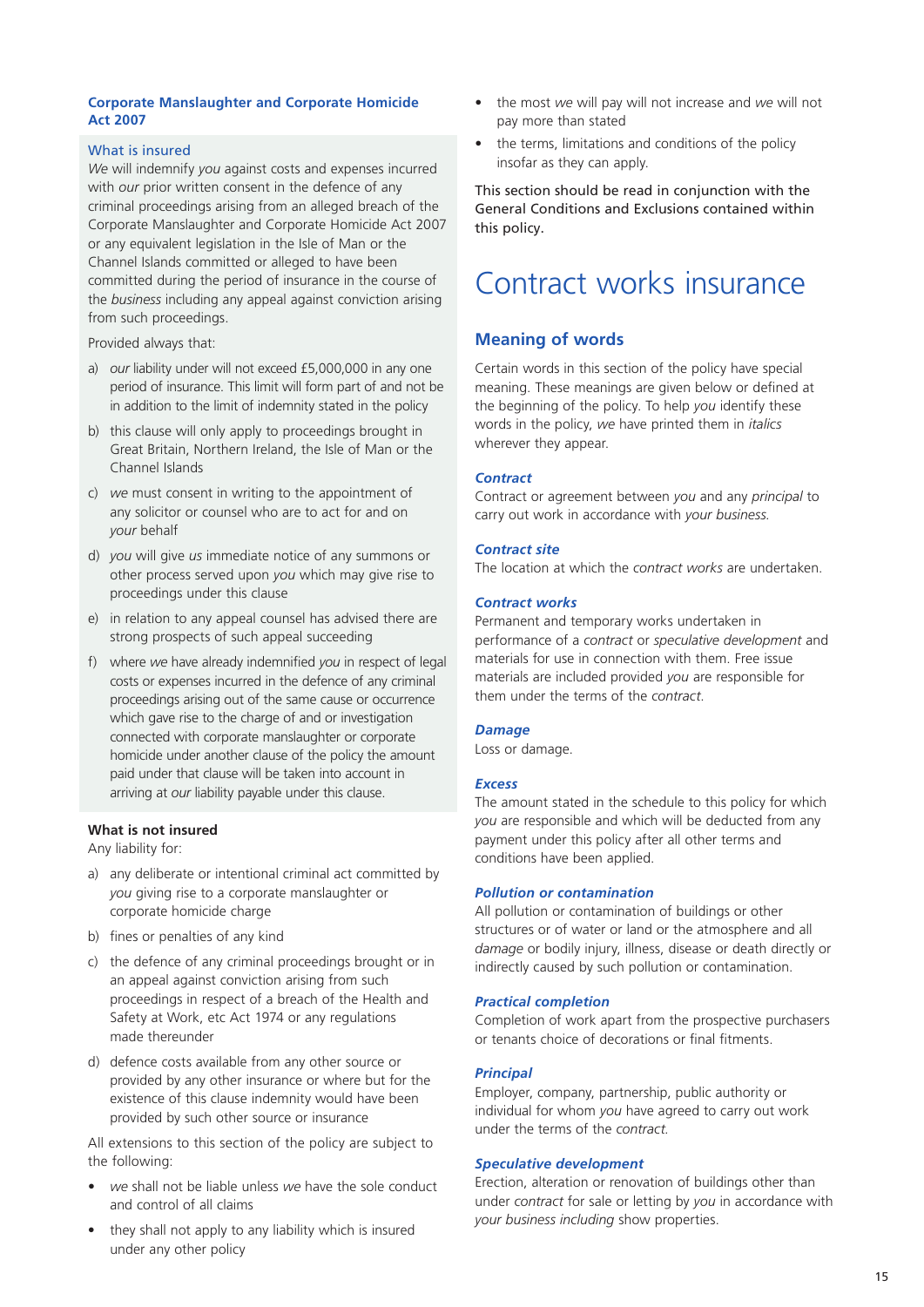Other words with special meanings in this section are defined earlier in this policy.

They are: *business, employee, our, us, we, you, your.*

## **The cover**

## **Contract Works**

## What is insured

*Damage* to the *contract works* for which *you* are responsible occurring:

- in transit by road, rail, roll on / roll off ferry or inland waterway to or from the *contract site*
- on or adjacent to the *contract site*
- in the first 14 days after hand over to the *principal*
- in the period of maintenance or defects liability not exceeding 12 months

during the period of insurance anywhere within Great Britain, Northern Ireland, the Channel Islands or the Isle of Man.

*We* will at *our* option indemnify *you* by payment, reinstatement, replacement or repair.

## **What is not insured**

## **Completed** *speculative developments*

*Damage* to *contract works* the subject of *speculative development*

- a) after being sold or let; or
- b) more than 90 days after *practical completion* of the last property on the *contract site* whichever is the earlier

## *Contracts* **in excess of limit of liability**

*Damage* to *contract works* the subject of any *contract* or *speculative development* with a value including the value of free issue materials at commencement in excess of the limit of liability shown in the schedule to this policy

## **Existing structures**

*Damage* to any property forming or which has formed the whole or part of any building or structure existing prior to the start of the *contract* or *speculative development*

#### **Breakdown**

*Damage* to any item of machinery caused by its own breakdown or explosion

## **Occupation of the** *contract works*

*Damage* resulting from the occupancy other than as dwellings or offices of any portion of the *contract works* by any owner, tenant or occupier.

#### **Relief under** *contract*

*Damage* for which *you* are relieved of responsibility by the conditions of the *contract*

#### **Nuclear site risks**

*Damage* to *contract works* in, on or consisting of any building or plant which has been used,is used or is designated to be used for the production use or storage of nuclear materials other than with *our* prior agreement

## **Airborne or waterborne risks**

*Damage* to *contract works* in or on any airborne or waterborne craft or vessel or marine rig or platform

## **Normal upkeep**

The cost of normal upkeep or normal making good

## **Wear and tear**

The cost of making good of wear and tear, gradual deterioration due to atmospheric conditions or otherwise, rust, corrosion, oxidisation or scratching of painted or polished surfaces.

## **Pollution and contamination**

*Damage* caused by *pollution or contamination* but *we* will pay for:

- a) *damage* caused by *pollution or contamination* which occurs as a consequence of *damage* insured by this section of the policy
- b) ensuing *damage* which is not excluded by this section of the policy.

## **Limited defective condition**

The cost of repairing replacing or rectifying:

- a) *contract works* which are in a defective condition due to a defect in design, plan, specification, materials or workmanship of such *contract works* or any part of them
- b) *contract works* lost or damaged to enable the repair, replacement or rectification of *contract works* excluded by a) above

Part a) will not apply to other *contract works* which are free of the defective condition but suffer *damage* as a result.

*Damage* to the *contract works* will not be deemed to have occurred solely by virtue of the existence of any defect in design, plan, specification, materials or workmanship in the *contract works* or any part of them.

#### **Inventory losses**

Loss by disappearance or by shortage which is only discovered by a routine inventory or a periodic stocktaking.

## **Non-ferrous metals**

Theft of unfixed non-ferrous metals of any description unless either:

- a) an authorised *employee* or agent appointed by *you* is on the *contract site* at the time of the theft, or
- b) such property is contained within a securely locked hut or building.

## **Consequential loss**

Liquidated damages, penalties for delay or detention or in connection with guarantees of performance or efficiency or consequential loss not specifically provided for in this section of the policy.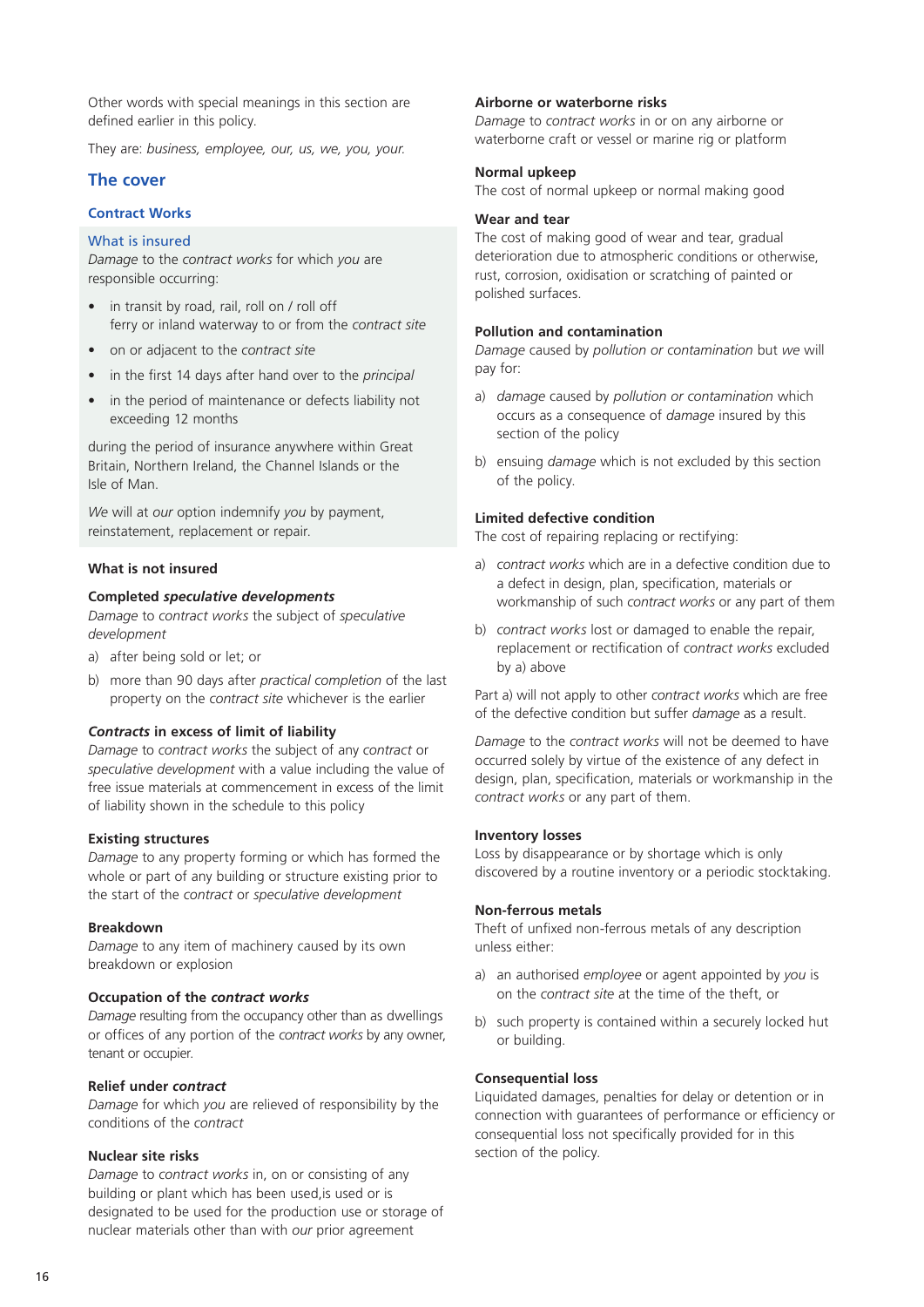## **Limit of Liability**

The most *we* will pay for all claims made for any one *contract* or *speculative development* is shown in the schedule against *Contract Works.*

If the value of any *contract* or *speculative development* increases after commencement to an amount in excess of the limit of liability shown in the schedule the limit of liability is automatically increased by up to 25%.

Where any limit of liability has been reduced by the amount of a claim *we* will automatically reinstate it provided *you* agree to pay any additional premium required by *us*. Such additional premium will be disregarded for the purpose of any adjustment of premium under this policy.

## **Extensions applying to the contract works cover**

## **Debris removal costs**

#### What is insured

The reasonable costs and expenses necessarily incurred by *you* for:

- removing debris
- dismantling and/or demolishing
- shoring up, propping and fencing off
- repairing or cleaning drains, sewers, service mains and the like and/or dewatering
- temporary boarding up of windows following breakage of glass following *damage* to the contract works.

The most *we* will pay is 10% of the limit of liability applicable to the *contract works*.

## **Documents**

## What is insured

The costs and expenses incurred by *you* for clerical labour and stationery for rewriting or redrawing documents, drawings and business books following *damage* to them.

The most *we* will pay is 1% of the limit of liability applicable to *contract works*.

## **EU and public authority requirements**

#### What is insured

The additional cost of reinstatement incurred following *damage* to the *contract works* solely to comply with the stipulations of European Union legislation or building or other regulations under an Act of Parliament or public authority bye-law

Provided that:

- reinstatement is carried out without delay
- if reinstatement is carried out on another site *our* liability is not increased
- the limit of liability shown against *contract works* in the schedule is not exceeded.

## **What is not insured**

Costs incurred in complying with stipulations intimated to *you* before the *damage* occurred.

Costs incurred for undamaged property.

Any charge or assessment arising out of capital appreciation which may become payable following compliance with the stipulations.

#### **Expediting expenses**

## What is insured

The reasonable costs and expenses necessarily incurred by *you* in making temporary repair and expediting permanent repair including overtime working and the use of rapid transport following *damage* to the *contract works*.

The most *we* will pay for any one occurrence of *damage* is 50% of the cost of repair had such costs not been incurred or £50,000 whichever is the lesser.

## **Indemnity to principal**

#### What is insured

Where *you* are required by the *contract we* will indemnify any *principal* in a like manner to *you* provided that the *contract site* is within Great Britain, Northern Ireland, the Channel Islands or the Isle of Man.

## **JCT contract conditions**

#### What is insured

Where you are working under the JCT Standard Building Contract 2005 or its equivalent *we* will not pursue *our* rights of subrogation against sub-contractors directly engaged by *you* for *damage* arising from any of the specified perils defined in the above mentioned Building Contract.

## **Offsite storage**

## What is insured

*Damage* to the *contract works* which are stored in Great Britain, Northern Ireland, the Channel Islands or the Isle of Man away from the *contract site* provided that *you* are responsible under the *contract*.

## **What is not insured**

Damage where the value of the contract works in store exceeds £100,000 unless agreed by us.

## **Professional fees**

#### What is insured

The reasonable costs of architects, surveyors, consulting engineers and other professional fees necessarily incurred by *you* in the reinstatement of *contract works* following *damage*.

The most *we* will pay is the charges authorised by the appropriate professional body.

#### **What is not insured**

Fees incurred in the preparation of any claim.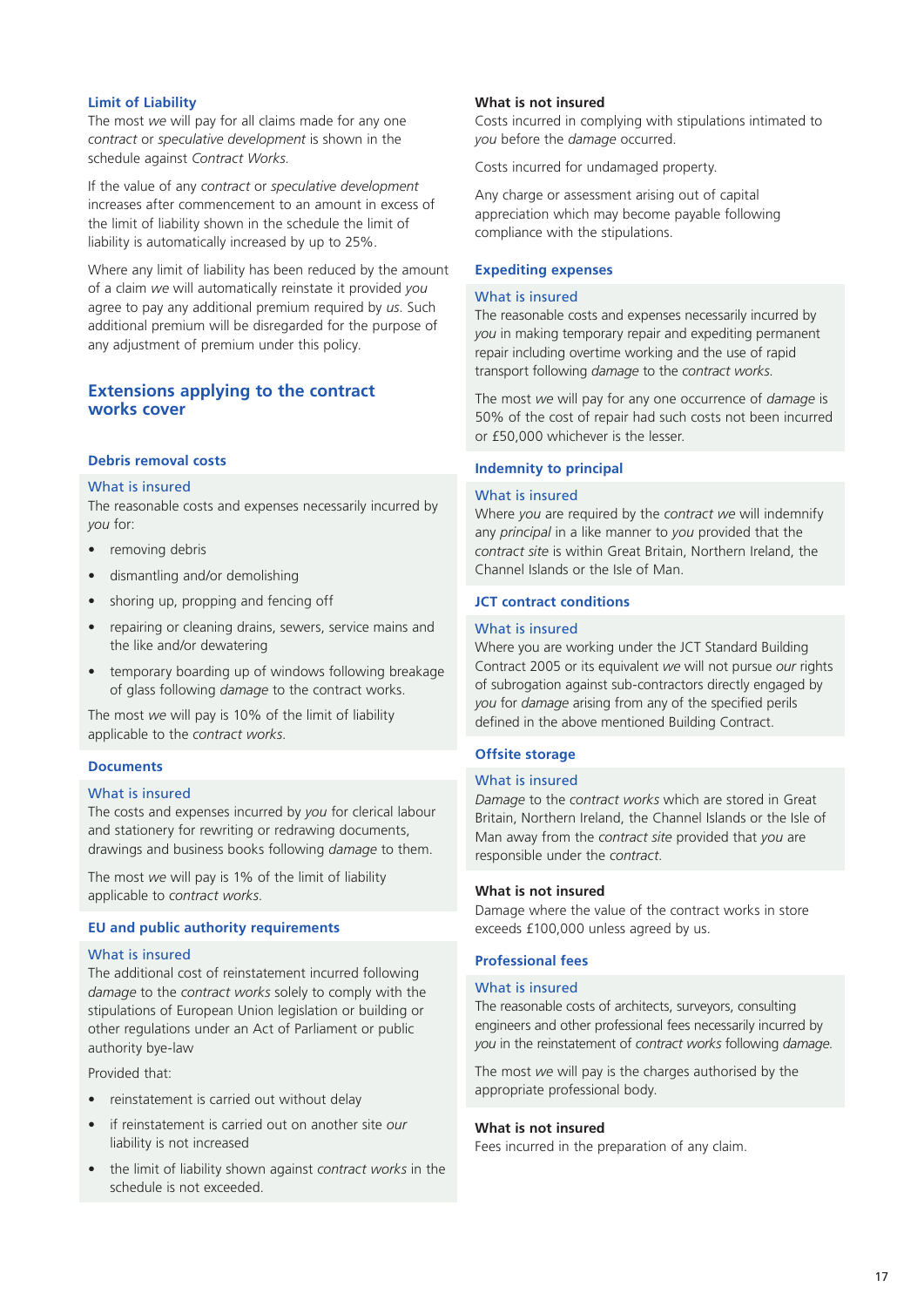## **Special conditions applying to this section of the policy**

## *Damage* **over a 72 hour period**

*Damage* at any one *contract site* during any one period of 72 consecutive hours caused by earthquake, storm or flood shall be deemed to be a single event and so constitute one claim for the application of any *excess*.

For the purpose of this condition, the commencement of any such period shall be decided by *you*, provided that no two periods shall overlap.

## **Multiple lifts**

Any raising or lowering operation in which a single load is shared between items of lifting and handling plant shall be undertaken in accordance with the British Standard Code of Practice for the Safe Use of Cranes – BS7121.

#### **Northern Ireland**

Insofar as this section of the policy covers riot and civil commotion *we* will not be liable under this policy in respect of *damage* or consequential loss occasioned by or happening through or in consequence directly or indirectly of riot or civil commotion in Northern Ireland.

## **Overload testing**

Any form of testing involving abnormal stresses or intentional overloading will be undertaken in accordance with the British Standard Code of Practice for the Safe Use of Cranes – BS7121.

## **Series defects**

If the development or discovery of a defect in any part of the *contract works* shall indicate that similar defects exist in any other parts of the *contract works you* shall immediately investigate and if necessary rectify those defects at *your* own expense or alternatively bear all losses arising out of those defects.

#### **Stoppage of work**

In the event of stoppage of work by *you* on the *contract site* from any cause for a period of 3 consecutive months all cover under this section of the policy shall be suspended unless *we* have agreed in writing to continue cover.

In the event of a total or partial stoppage of work *you* shall use due diligence and do all things reasonably practical to protect the property insured.

## **Terrorism**

For the purpose of this section of the policy only, the following exclusion applies in addition to the General Exclusions appearing at the end of this policy:

*We* will not pay for loss, *damage*, cost or expense directly or indirectly caused by, contributed to by, resulting from or arising out of or in connection with:

- 1. any act, or preparation in respect of action, or threat of action designed to influence the government de jure or de facto of any nation or any political division thereof, or in pursuit of political, religious, ideological, or similar purposes to intimidate the public or a section of the public of any nation by any organisation(s) or government(s) de jure or de facto, and which:
	- i) involves violence against one or more persons; or
- ii) involves *damage* to property; or
- iii) endangers life, other than that of the person committing the act; or
- iv) creates a risk to health or safety of the public or a section of the public; or
- v) is designed to interfere with or to disrupt an electronic system
- 2. any action in controlling, preventing, suppressing, retaliating against or responding to any act, or preparation in respect of action, or threat of action as described in 1 above.

In any action or suit or other proceedings where *we* allege that by reason of this exclusion cover is not provided by this section of the policy, the burden of proving that cover is provided under this section shall be upon *you*.

This section should be read in conjunction with the General Conditions and Exclusions contained within this policy.

# Owned plant insurance

## **Meaning of words**

Certain words in this section of the policy have special meaning. These meanings are given below or defined at the beginning of the policy. To help *you* identify these words in the policy, *we* have printed them in *italics* wherever they appear.

#### *Damage*

Loss or damage.

## *Excess*

The amount stated in the schedule to this policy for which *you* are responsible and which will be deducted from any payment under this policy after all other terms and conditions have been applied.

#### *Owned plant*

Contractors' plant of all types including scaffolding, temporary buildings, site office contents and site welfare facilities belonging to *you*, held by *you* under a hire purchase agreement, leased by *you* or on loan to *you*.

Other words with special meanings in this section are defined earlier in this policy.

They are: *business, employee, our, us, we, you, your.*

## **The cover**

## **Owned plant**

## What is insured

Damage to owned plant occurring whilst:

- in *your* custody or control
- hired out by *you* under the standard conditions of The Construction Plant Hire Association or as otherwise agreed with *us*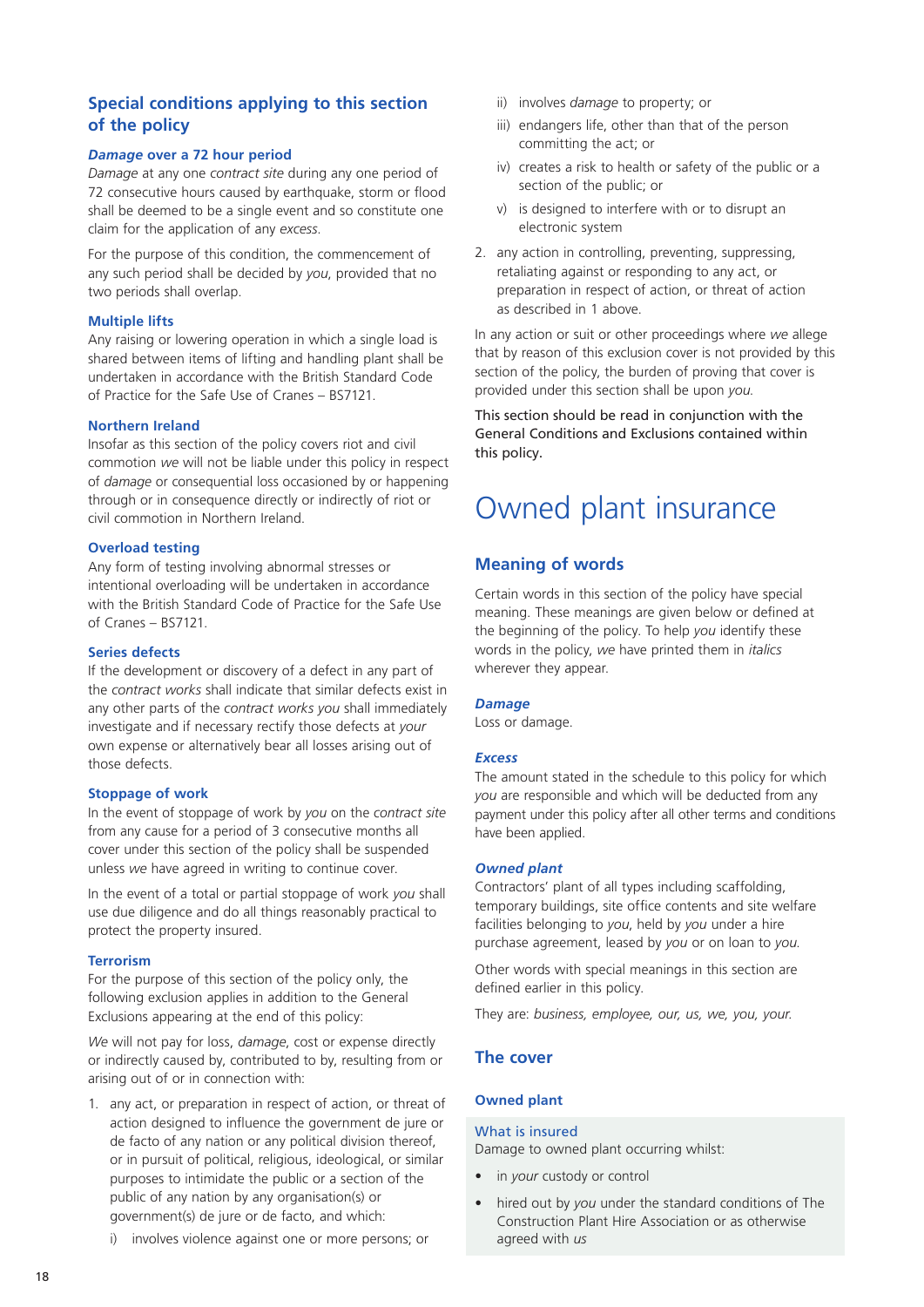during the period of insurance within Great Britain, Northern Ireland, the Channel Islands or the Isle of Man including whilst transit by road, rail, roll on / roll off ferry or inland waterway.

*We* will at *our* option indemnify *you* by payment, reinstatement, replacement or repair.

The most *we* will pay for any one item of *owned plant* is its market value.

## **What is not insured**

#### **Personal tools**

*Damage* to *personal tools* if insured separately under this policy

## **Breakdown**

*Damage* to any item of *owned plant* caused by its own breakdown or explosion but not *damage* by any ensuing cause

## **Attachments**

*Damage* to cutting edges, tools, trailing cables or flexible pipes, other than when such *damage* results from the total loss of the complete item or items of *owned plant*

## **Materials treated**

*Damage* resulting from materials treated by the *owned plant* or by foreign bodies entering the plant with such materials

#### **Motor vehicles**

*Damage* to any mechanically propelled vehicle:

- a) licensed for road use other than a vehicle designed or adapted primarily for use as a tool of trade
- b) for which compulsory motor insurance or security is required
- c) which is more specifically insured

#### **Airborne or waterborne craft**

*Damage* to any aircraft, hovercraft or watercraft other than non-powered craft.

## **Inventory losses**

Loss by disappearance or by shortage which is only discovered by a routine inventory or periodic stocktaking.

## **Wear and tear**

The cost of making good of wear and tear, gradual deterioration due to atmospheric conditions or otherwise, rust, corrosion, oxidisation or scratching of painted or polished surfaces.

## **Plant recovery costs**

## What is insured

The reasonable costs necessarily incurred by *you* to recover any item of *owned plant* which has become accidentally immobilised during normal operation.

The most *we* will pay is the sum that would have been payable under this section had recovery costs not been incurred.

## **What is not insured**

Costs:

- of rectifying electrical or mechanical breakdown or derangement in order to effect recovery
- of plant of recovering plant situated underground.

#### **Limit of Liability**

The most *we* will pay for all claims made:

• for any one period of insurance in the case of *owned plant* is shown in the schedule against *owned plant*

Where any limit of liability has been reduced by the amount of a claim *we* will automatically reinstate it provided *you* agree to pay any additional premium required by *us*. Such additional premium will be disregarded for the purpose of any adjustment of premium under this policy.

## **Special conditions applying to this section of the policy**

## **Multiple lifts**

Any raising or lowering operation in which a single load is shared between items of lifting and handling plant shall be undertaken in accordance with the British Standard Code of Practice for the Safe Use of Cranes – BS7121.

## **Northern Ireland**

Insofar as this section of the policy covers riot and civil commotion *we* will not be liable under this policy in respect of *damage* or consequential loss occasioned by or happening through or in consequence directly or indirectly of riot or civil commotion in Northern Ireland.

## **Overload testing**

Any form of testing involving abnormal stresses or intentional overloading will be undertaken in accordance with the British Standard Code of Practice for the Safe Use of Cranes – BS7121.

#### **Terrorism**

For the purpose of this section of the policy only, the following exclusion applies in addition to the General Exclusions appearing at the end of this policy:

*We* will not pay for loss, *damage*, cost or expense directly or indirectly caused by, contributed to by, resulting from or arising out of or in connection with:

- 1. any act, or preparation in respect of action, or threat of action designed to influence the government de jure or de facto of any nation or any political division thereof, or in pursuit of political, religious, ideological, or similar purposes to intimidate the public or a section of the public of any nation by any organisation(s) or government(s) de jure or de facto, and which:
	- i) involves violence against one or more persons; or
	- ii) involves *damage* to property; or
	- iii) endangers life, other than that of the person committing the act; or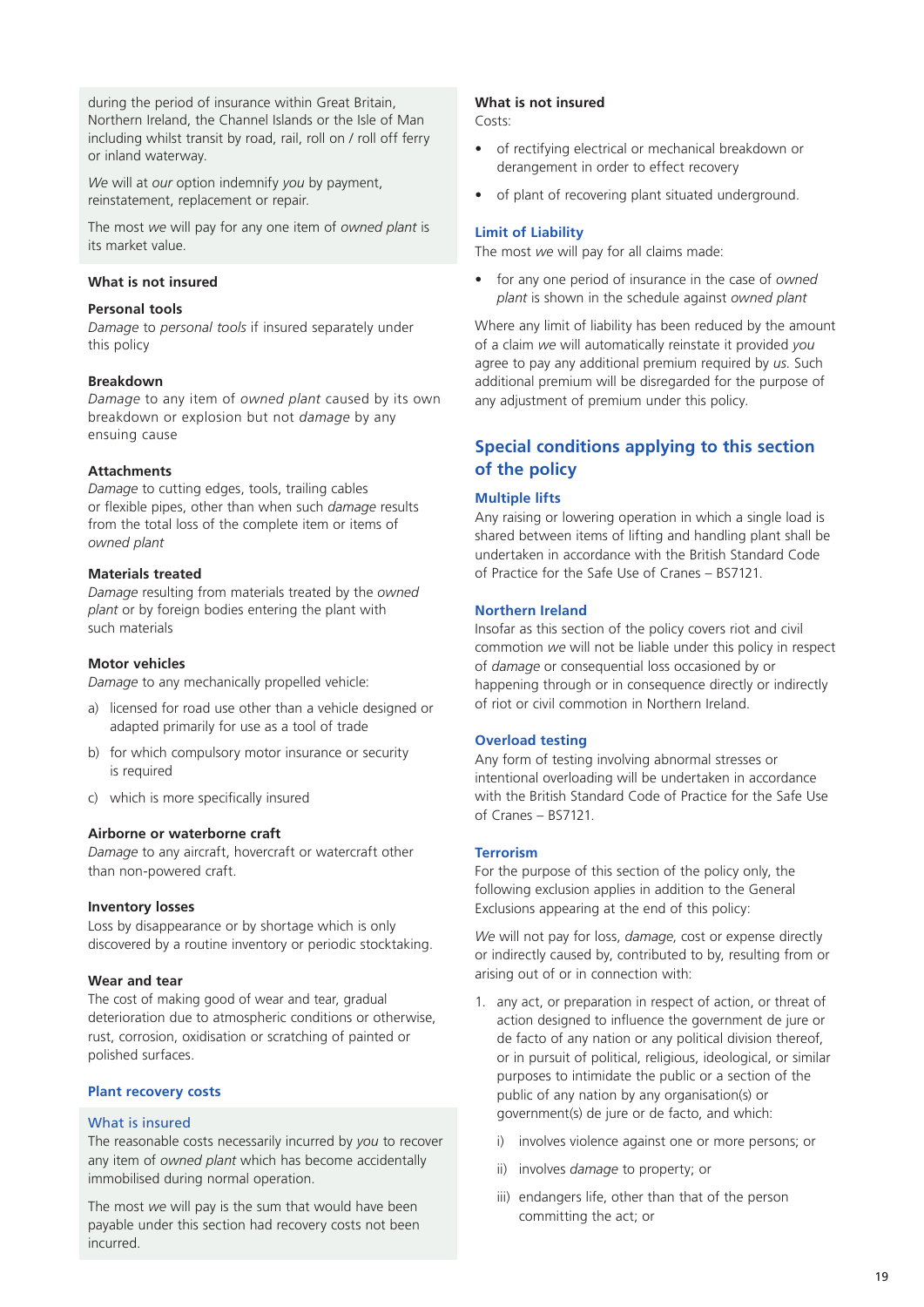- iv) creates a risk to health or safety of the public or a section of the public; or
- v) is designed to interfere with or to disrupt an electronic system
- 2. any action in controlling, preventing, suppressing, retaliating against or responding to any act, or preparation in respect of action, or threat of action as described in 1 above.

In any action or suit or other proceedings where *we* allege that by reason of this exclusion cover is not provided by this section of the policy, the burden of proving that cover is provided under this section shall be upon *you*.

This section should be read in conjunction with the General Conditions and Exclusions contained within this policy.

# Hired-in plant insurance

## **Meaning of words**

Certain words in this section of the policy have special meaning. These meanings are given below or defined at the beginning of the policy. To help *you* identify these words in the policy, *we* have printed them in *italics* wherever they appear.

## *Damage*

Loss or damage.

## *Excess*

The amount stated in the schedule to this policy for which *you* are responsible and which will be deducted from any payment under this policy after all other terms and conditions have been applied.

## *Hired-in plant*

Contractors' plant of all types including scaffolding, temporary buildings, site office contents and site welfare facilities hired in by *you* under the terms of a hiring agreement but not on hire purchase or free loan to *you*.

Other words with special meanings in this section are defined earlier in this policy.

They are: *business, employee, our, us, we, you, your.*

## **The cover**

## *Hired-in plant*

## What is insured

*Your* legal liability under the terms of your hiring agreement to pay compensation for *damage* to *hired*-*in plant* whilst:

- in your custody or control
- re-hired by you under the standard conditions of The Construction Plant-Hire Association or as otherwise agreed with *us*

during the period of insurance within Great Britain, Northern Ireland, the Channel Islands or the Isle of Man including whilst transit by road, rail, roll on / roll off ferry or inland waterway.

*We* will pay:

- all sums *you* become legally liable to pay as compensation
- all legal costs for which *you* may be liable for defence of legal proceedings incurred with *our* written consent.

## **What is not insured**

## **Airborne or waterborne craft**

Liability for *damage* to any aircraft, hovercraft or watercraft other than non-powered craft

## **Motor vehicles**

Liability for *damage* to any mechanically propelled vehicle

- licensed for road use other than a vehicle designed or adapted primarily for use as a tool of trade
- for which compulsory motor insurance or security is required
- which is more specifically insured.

## **Extensions applying to** *Hired-in plant* **cover**

## **Continuing hire charges**

## What is insured

*Your* legal liability under the terms of *your* hiring agreement to pay continuing hire charges for which *you* are responsible under the terms of *your* hiring agreement as a consequence of *damage* to *hired*-*in plant* insured by this section of the policy.

The most *we* will pay for any one occurrence of *damage* is £50,000 or as otherwise agreed with *us*.

## **What is not insured**

## **Liability for:**

- hire charges incurred for the first 24 hours after the occurrence of the *damage*
- hire charges incurred for any period in excess of 3 months after the occurrence of the *damage*

## **Plant recovery costs**

## What is insured

The reasonable costs necessarily incurred by *you* to recover any item of *hired*-*in plant* which has become accidentally immobilised during normal operation.

The most *we* will pay is the sum that would have been payable under this section had recovery costs not been incurred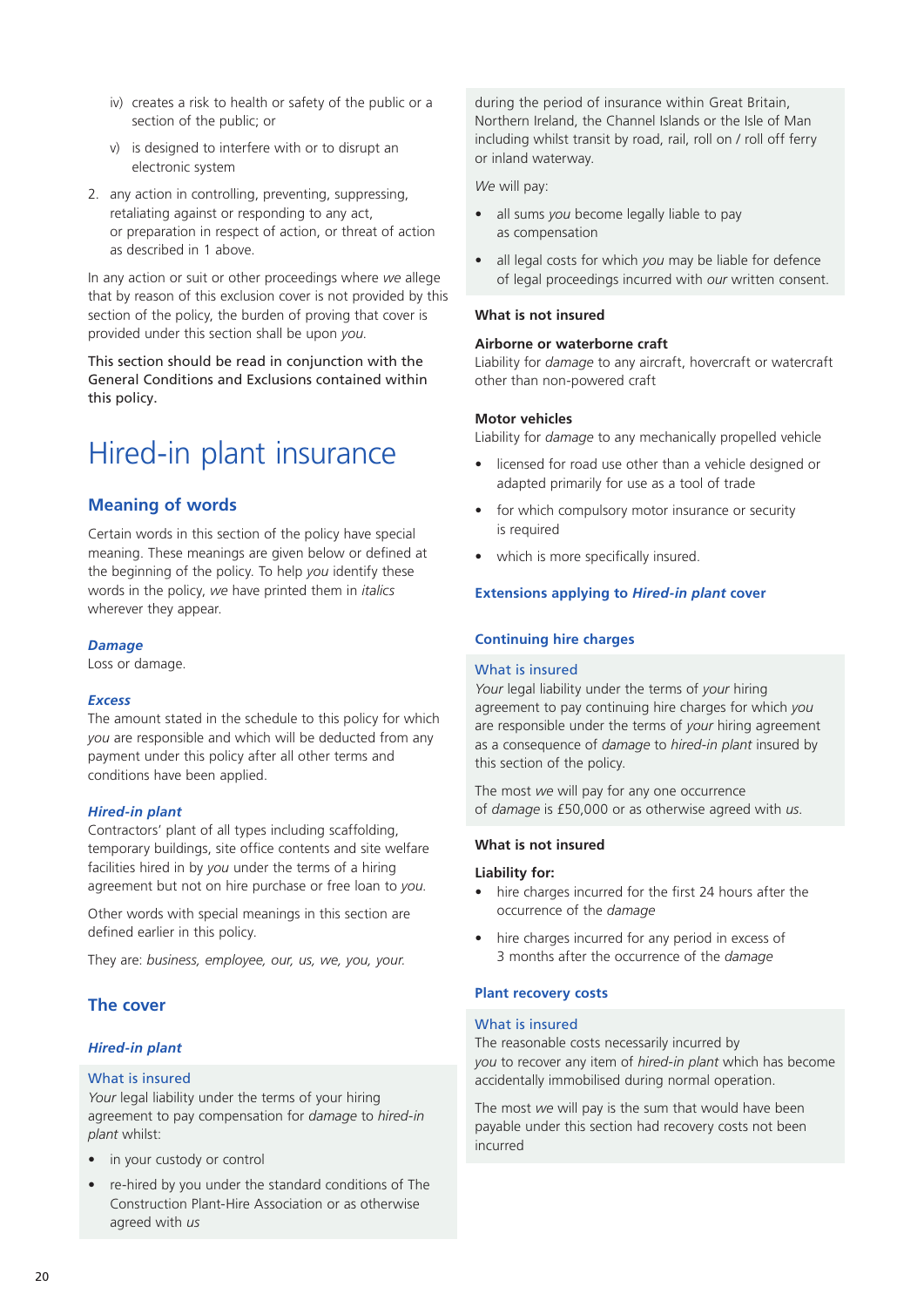## **What is not insured**

Costs:

- of rectifying electrical or mechanical breakdown or derangement in order to effect recovery of plant
- of recovering plant situated underground.

## **Limit of Liability**

The most *we* will pay for all claims made:

• for any one occurrence of *damage* in the case of *hiredin plant* is shown in the schedule against *hired*-*in plant*.

Where any limit of liability has been reduced by the amount of a claim *we* will automatically reinstate it provided *you* agree to pay any additional premium required by *us*. Such additional premium will be disregarded for the purpose of any adjustment of premium under this policy.

## **Special conditions applying to this section of the policy**

## **Multiple lifts**

Any raising or lowering operation in which a single load is shared between items of lifting and handling plant shall be undertaken in accordance with the British Standard Code of Practice for the Safe Use of Cranes – BS7121.

## **Northern Ireland**

Insofar as this section of the policy covers riot and civil commotion *we* will not be liable under this policy in respect of *damage* or consequential loss occasioned by or happening through or in consequence directly or indirectly of riot or civil commotion in Northern Ireland.

## **Overload testing**

Any form of testing involving abnormal stresses or intentional overloading will be undertaken in accordance with the British Standard Code of Practice for the Safe Use of Cranes – BS7121.

#### **Terrorism**

For the purpose of this section of the policy only, the following exclusion applies in addition to the General Exclusions appearing at the end of this policy:

*We* will not pay for loss, *damage*, cost or expense directly or indirectly caused by, contributed to by, resulting from or arising out of or in connection with:

- 1. any act, or preparation in respect of action, or threat of action designed to influence the government de jure or de facto of any nation or any political division thereof, or in pursuit of political, religious, ideological, or similar purposes to intimidate the public or a section of the public of any nation by any organisation(s) or government(s) de jure or de facto, and which:
	- i) involves violence against one or more persons; or
	- ii) involves *damage* to property; or
	- iii) endangers life, other than that of the person committing the act; or
- iv) creates a risk to health or safety of the public or a section of the public; or
- v) is designed to interfere with or to disrupt an electronic system
- 2. any action in controlling, preventing, suppressing, retaliating against or responding to any act, or preparation in respect of action, or threat of action as described in 1 above.

In any action or suit or other proceedings where *we* allege that by reason of this exclusion cover is not provided by this section of the policy, the burden of proving that cover is provided under this section shall be upon *you*.

This section should be read in conjunction with the General Conditions and Exclusions contained within this policy.

# Employees' personal tools and effects

## **Meaning of words**

Certain words in this section of the policy have special meaning. These meanings are given below or defined at the beginning of the policy. To help *you* identify these words in the policy, *we* have printed them in italics wherever they appear.

#### *Contract*

The contract or agreement between *you* and *your principal* to carry out work in accordance with *your business.*

#### *Contract site*

The location at which the *contract works* are undertaken.

#### *Contract works*

The permanent and temporary works undertaken in performance of the *contract* and materials for use in connection with them. Free issue materials are included provided *you* are responsible for them under the terms of the *contract*.

#### *Damage*

Loss or damage.

#### *Excess*

The amount for which *you* will be responsible which will be deducted from the amount payable by *us* for any one occurrence or all occurrences of a series arising out of any one original cause.

Other words with special meanings in this section are defined earlier in this policy. They are: *business, employee, our, us, we, you, your.*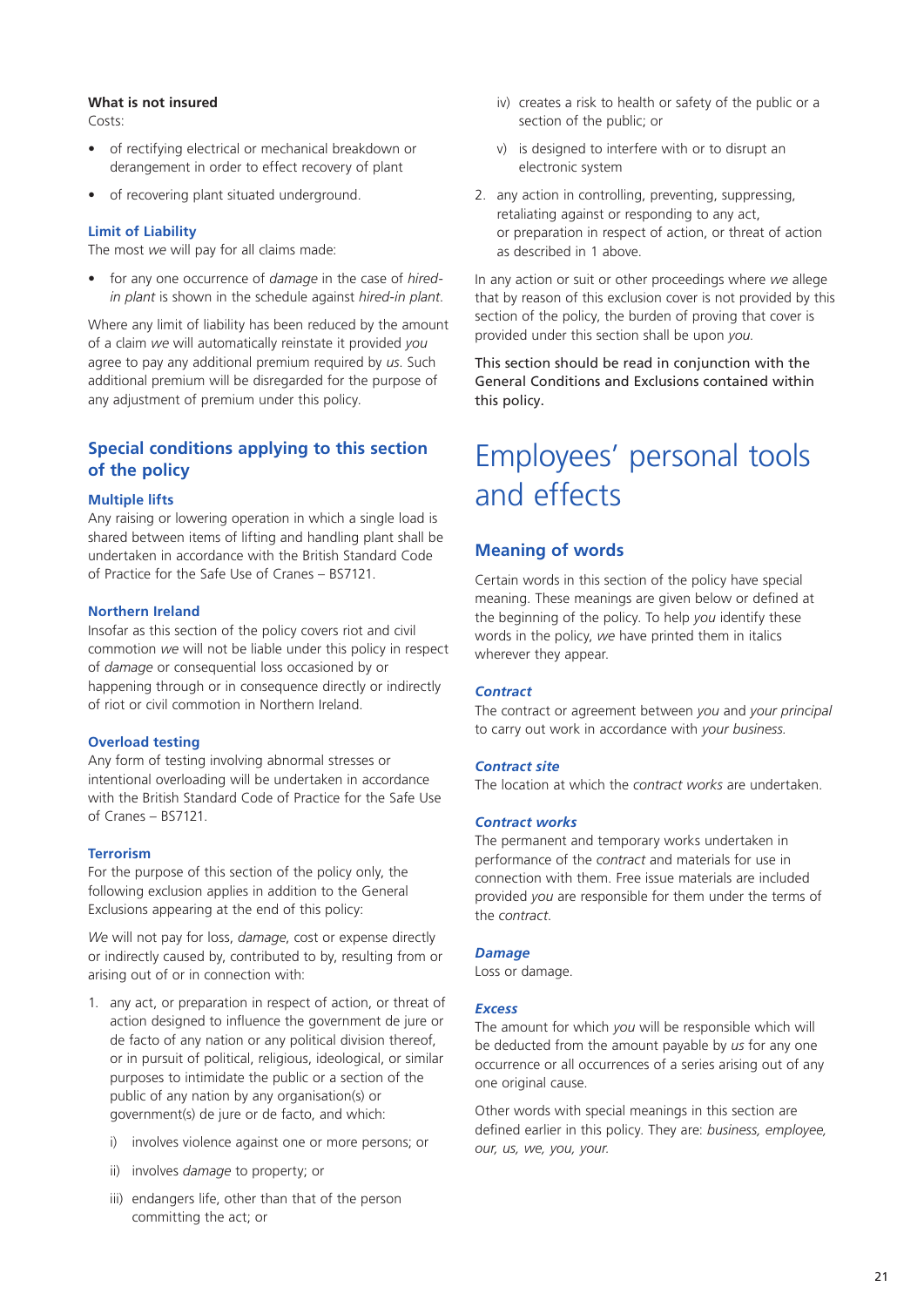## **The cover**

## *Employees'* **personal tools and effects**

## What is insured

*Damage* to personal tools and effects belonging to an *employee* occurring:

- in transit by road in your vehicle to or from the contract site
- on or adjacent to the contract site

during the period of insurance within Great Britain, Northern Ireland, the Channel Islands or the Isle of Man.

*We* will at *our* option:

- repair, reinstate or replace the personal tools and effects, or
- pay the amount of the *damage* in money.

The most *we* will pay for any one *employee* is shown in the schedule.

## **What is not insured**

*Damage* to motor vehicles, money, credit cards, debit cards, jewellery, precious metals or stones or articles made from them.

*Damage* to any item of personal tools or effects caused by its own breakdown or explosion

#### **Limit of Liability**

The most *we* will pay for all claims made:

• for any one period of insurance in the case of *employees'* personal tools and effects is shown in the schedule against *employees'* personal tools and effects

Where any limit of liability has been reduced by the amount of a claim *we* will automatically reinstate it provided *you* agree to pay any additional premium required by *us*. Such additional premium will be disregarded for the purpose of any adjustment of premium under this policy.

## **Special conditions applying to this section of the policy**

#### **Northern Ireland**

Insofar as this section of the policy covers riot and civil commotion *we* will not be liable under this policy in respect of *damage* or consequential loss occasioned by or happening through or in consequence directly or indirectly of riot or civil commotion in Northern Ireland.

#### **Terrorism**

For the purpose of this section of the policy only, the following exclusion applies in addition to the General Exclusions appearing at the end of this policy:

*We* will not pay for loss, *damage*, cost or expense directly or indirectly caused by, contributed to by, resulting from or arising out of or in connection with:

- 1. any act, or preparation in respect of action, or threat of action designed to influence the government de jure or de facto of any nation or any political division thereof, or in pursuit of political, religious, ideological, or similar purposes to intimidate the public or a section of the public of any nation by any organisation(s) or government(s) de jure or de facto, and which:
	- i) involves violence against one or more persons; or
	- ii) involves *damage* to property; or
	- iii) endangers life, other than that of the person committing the act; or
	- iv) creates a risk to health or safety of the public or a section of the public; or
	- v) is designed to interfere with or to disrupt an electronic system
- 2. any action in controlling, preventing, suppressing, retaliating against or responding to any act, or preparation in respect of action, or threat of action as described in 1 above.

In any action or suit or other proceedings where *we* allege that by reason of this exclusion cover is not provided by this section of the policy, the burden of proving that cover is provided under this section shall be upon *you*.

## **Security conditions for employees' tools and effects**

## *Employees'* **personal tools and effects**

*We* will not pay for loss of *employees'* personal tools and effects whilst unattended unless contained in:

- a vehicle provided that the doors of the vehicle are locked and all its windows and other openings are fully closed and properly fastened; or
- a locked building or locked storage unit.

## **Excess**

The *excess* applying to this section of the policy is shown in the schedule.

This section should be read in conjunction with the General Conditions and Exclusions contained within this policy.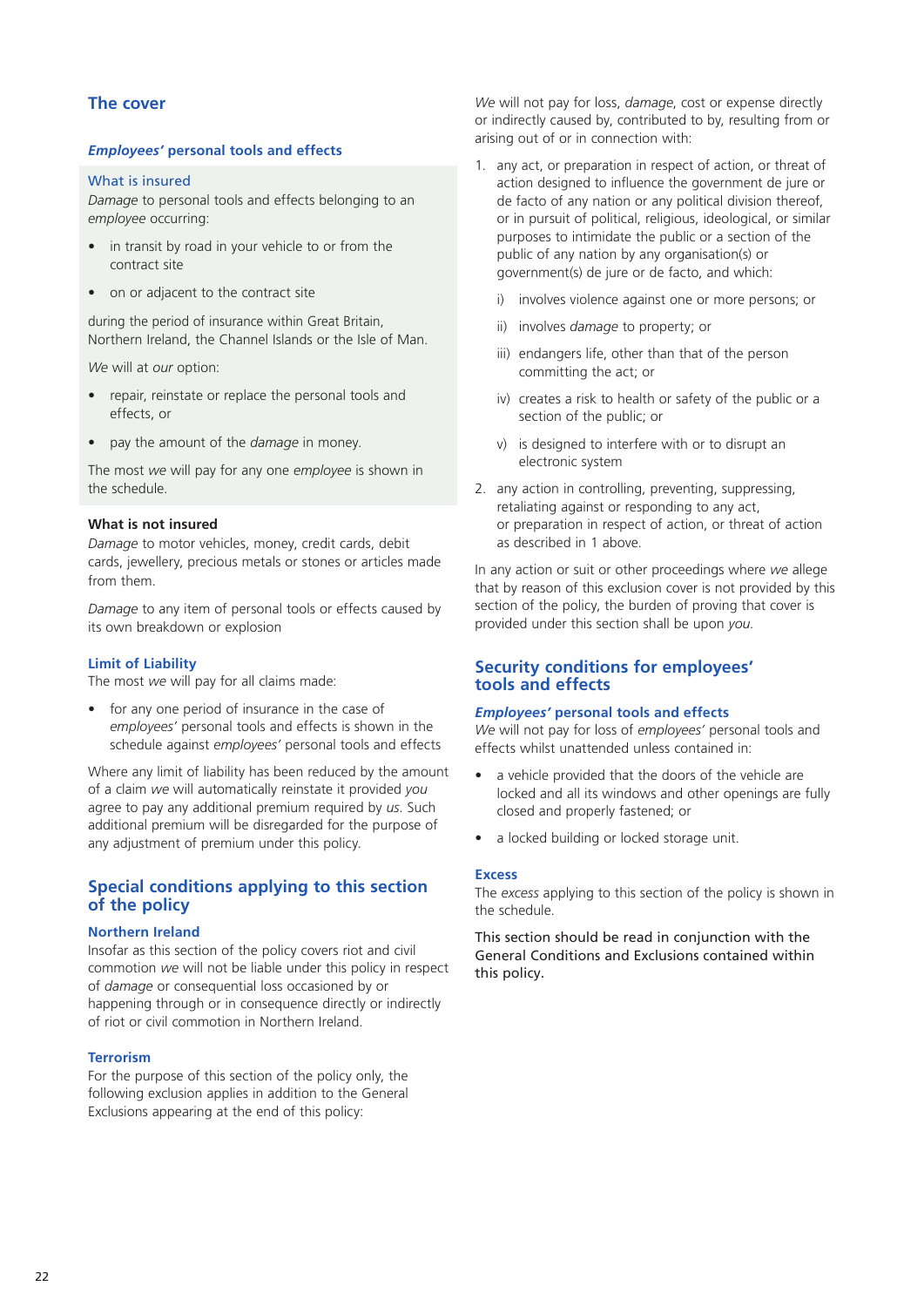# Conditions and Exclusions applying to the whole policy

**The following Conditions and Exclusions do not apply to any motor insurance or legal expenses (other than motor) section(s) of the policy.**

## **General Conditions**

In the following conditions the word *you* also includes any other person insured under the policy.

- **1** The policy, schedule, endorsements and any certificate(s) shall be read as though they were one document.
- **2** *You* will take all reasonable steps to protect the property, prevent accidents and comply with laws, bye laws or regulations and take reasonable care in the selection and supervision of employees.
- **3** *You* must notify *us* as soon as possible during the period of insurance if there is any change in circumstances or to the material facts previously disclosed by *you* to *us* or stated as material facts by *us* to *you* which increases the risk of accident, injury, loss, damage or liability.

Upon notification of any such change *we* will be entitled to vary the premium and terms for the rest of the period of insurance. If the changes make the risk unacceptable to *us* then *we* are under no obligation to agree to make them and may no longer be able to provide *you* with cover.

If *you* do not notify *us* of any such change *we* may exercise one or more of the options described in clauses c) i), ii) and iii) of General Condition 9 but only with effect from the date of the change in circumstances or material facts.

- **4** If *you* or anyone acting on *your* behalf:
	- a) makes a fraudulent or exaggerated claim under this policy; or
	- b) uses fraudulent means or devices including the submission of false or forged documents in support of a claim whether or not the claim is itself genuine; or
	- c) makes a false statement in support of a claim whether or not the claim is itself genuine; or
	- d) submits a claim under this policy for loss or damage which *you* or anyone acting on *your* behalf or in connivance with *you* deliberately caused; or
	- e) realises after submitting what *you* reasonably believed was a genuine claim under this policy and then fails to tell *us* that *you* have not suffered any loss or damage; or
	- f) suppresses information which *you* know would otherwise enable *us* to refuse to pay a claim under this policy

*we* will be entitled to refuse to pay the whole of the claim and recover any sums that *we* have already paid in respect of the claim.

*We* may also notify *you* that *we* will be treating this policy as having terminated with effect from the date of any of the acts or omissions set out in clauses a) to f) of this condition.

If *we* terminate this policy under this condition *you* will have no cover under this policy from the date of termination and not be entitled to any refund of premium.

If any fraud is perpetrated by or on behalf of an insured person and not on behalf of *you* this condition should be read as if it applies only to that insured person's claim and references to this policy should be read as if they were references to the cover effected for that person alone and not to the policy as a whole.

- **5** If *you* decide *you* do not want to accept the policy, or any subsequent renewal of it, please tell *us* (or *your* insurance intermediary) within 14 days of receiving the policy or renewal notice. *We* may, at *our* discretion, charge *you* for the time *you* have been on cover, including insurance premium tax.
- **6** *We* have the right to cancel this policy, or any section or part of it, by giving 30 days notice in writing by special delivery mail *your* last known address.
- **7** If *we* admit liability for a claim but there is a dispute as to the amount to be paid, the dispute will be referred to an arbitrator. The arbitrator will be appointed jointly by *you* and *us* in accordance with the law at the time. *You* may not take legal action against *us* over the dispute before the arbitrator has reached a decision.
- **8** If *you* die *we* will insure *your* legal personal representatives for any liability *you* had previously incurred under the policy provided that they keep to the terms and conditions of the policy.
- **9** a) At inception and renewal of this policy and also whenever changes are made to it at *your* request *you* must:
	- i) disclose to *us* all material facts in a clear and accessible manner; and
	- ii) not misrepresent any material facts.
	- b) If *you* do not comply with clause a) of this condition *we* may:
		- i) avoid this policy which means that *we* will treat it as if it had never existed and refuse all claims where any non-disclosure or misrepresentation by *you* is proven by *us* to be deliberate or reckless in which case *we* will not return the premium paid by *you*; and
		- ii) recover from *you* any amount *we* have already paid for any claims including costs or expenses *we* have incurred.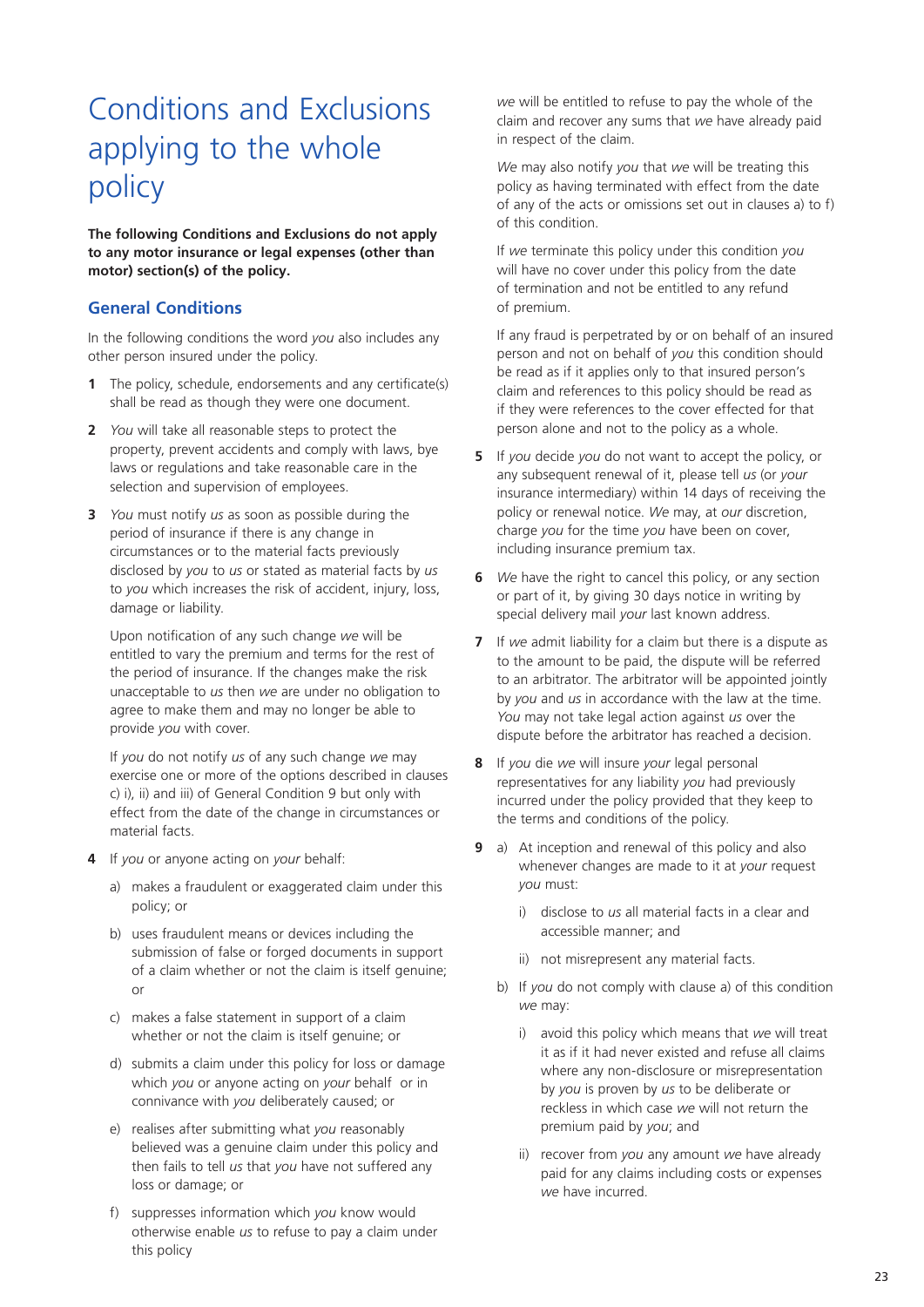- c) If *you* do not comply with clause a) of this condition and the non-disclosure or misrepresentation is not deliberate or reckless this policy may be affected in one or more of the following ways depending on what *we* would have done if *we* had known about the facts which *you* failed to disclose or misrepresented:
	- i) if *we* would not have provided *you* with any cover *we* will have the option to:
		- 1) avoid the policy which means that *we* will treat it as if it had never existed and repay the premium paid; and
		- 2) recover from *you* any amount *we* have already paid for any claims including costs or expenses *we* have incurred
	- ii) if *we* would have applied different terms to the cover *we* will have the option to treat this policy as if those different terms apply. *We* may recover any payments made by *us* on claims which have already been paid to the extent that such claims would not have been payable had such additional terms been applied
	- iii) if *we* would have charged *you* a higher premium for providing the cover *we* will charge *you* the additional premium which *you* must pay in full.
- d) Where this policy provides cover for any person other than *you* and that person would if they had taken out such cover in their own name have done so for purposes wholly or mainly unconnected with their trade, business or profession *we* will not invoke the remedies which might otherwise have been available to *us* under this condition if the failure to make a fair presentation of the risk concerns only facts or information which relate to a particular insured person other than *you*.

Provided always that if the person concerned or *you* acting on their behalf makes a careless misrepresentation of fact *we* may invoke the remedies available to *us* under this condition as against that particular person as if a separate insurance contract had been issued to them leaving the remainder of the policy unaffected.

- **10** Reference to the payment of premium includes payment by monthly instalments. If *you* pay by this method this policy remains an annual contract and the date of the payment and the amount of instalments are governed by the terms of the credit agreement. If an instalment is not received by the due date then subject to the Consumer Credit Act 1974 (if applicable) the credit agreement and this policy will be cancelled immediately.
- **11** *You* must tell *us* immediately any *building* or part of any *building* insured by this policy becomes unoccupied and pay an additional premium if required. *We* shall have the right to change the terms and conditions of the policy and *you* must action any risk improvement measures that *we* may require.
- **12** Notwithstanding any other terms of this policy *we* will be deemed not to provide cover nor will *we* make any payment or provide any service or benefit to *you* or any other party to the extent that such cover, payment, service, benefit and/or any business or activity of *yours* would violate any applicable trade or economic sanctions law or regulation.
- **13** *You* must repay *us* any amounts which *we* are required by compulsory insurance legislation to pay out under this policy to the extent that *we* would not otherwise have been liable to make such payments on account of a breach of any of the terms or conditions of this policy.

## **Claims Conditions**

- **1** Upon learning of any circumstances likely to give rise to a claim *you* must:
	- tell *us* as soon as is reasonably possible and give *us* all the assistance *we* may reasonably require
	- as soon as is reasonably possible, tell the Police if the *damage* is by theft or attempted theft or by riot or civil, labour or political disturbances or vandals or malicious people as well as taking all practical steps to discover the identity of the guilty person or persons and to trace and recover any missing property
	- immediately send to *us* unacknowledged any writ or summons issued against *you*
	- supply, at *your* own expense, full details of the claim in writing including any supporting evidence and information that *we* require within the following periods:
		- i) 7 days for *damage* by riot or civil, labour or political disturbances or vandals or malicious people
		- ii) 30 days after the expiry of the *maximum indemnity period* under any *business* interruption section of this policy
		- iii) 30 days after any other *damage*, interruption or bodily injury, illness, disease or death
	- take action to minimise the *damage* and to avoid interruption or interference with the *business* and to prevent further injury or *damage*
	- preserve any damaged or defective property which might prove necessary as evidence for examination by *us* or *our* representatives.
- **2** *We* shall have the right to settle a claim by:
	- the payment of money
	- reinstatement or replacement of the property lost or damaged
	- repair of the property lost or damaged.

If *we* decide to settle a claim by reinstatement, replacement or repair of property insured by this policy *we* shall do so in a reasonable manner but not necessarily to its exact previous condition or appearance.

*We* shall not spend on one item more than its sum insured.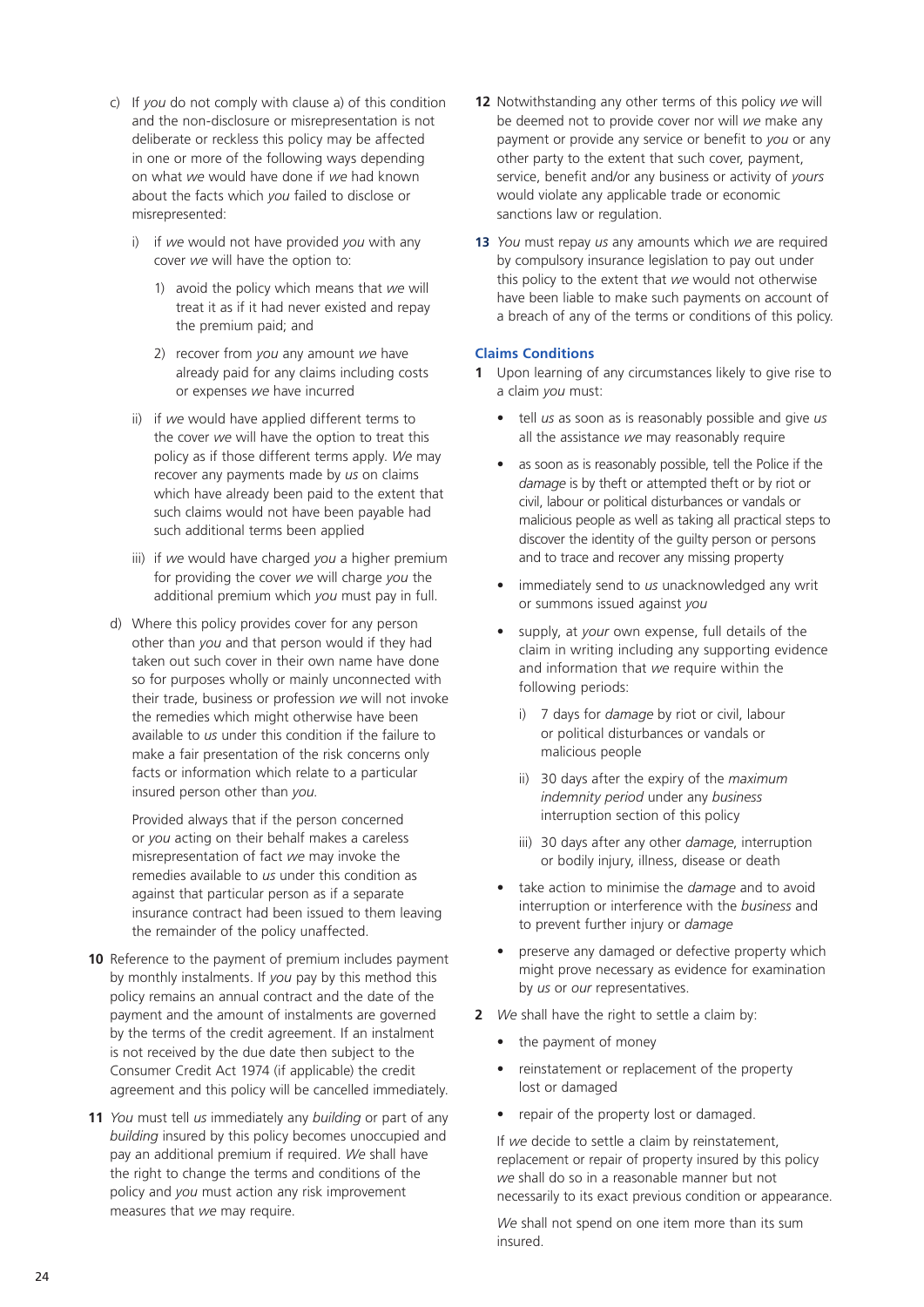*We* shall not be responsible for temporary repairs carried out without *our* consent (unless such temporary repairs are carried out under the Expediting Expenses extension to any Contract Works section of this policy) or any consequences nor for the cost of any alterations additions improvements or overhauls carried out on the occasion of a repair.

Where *damage* is confined to a part of an item of property insured by this policy *we* shall be liable only for the value of that part plus the cost of any necessary dismantling and erection for which *you* are responsible.

*You* shall not be entitled to abandon any property to *us* whether taken into possession by *us* or not.

- **3** *We* shall have the right to the salvage of any property insured.
- **4** *You* must not admit, deny, negotiate or settle any claim without *our* written consent.
- **5** If at the time of the claim there is any other policy covering the same property or occurrences insured by this policy *we* will be liable only for *our* proportionate share. If any such other policy has a provision preventing it from contributing in like manner then *our* share of the claim shall be limited to the proportion that the sum insured bears to the value of the property insured.
- **6** *We* are entitled to:
	- take the benefit of *your* rights against another person before or after *we* have paid a claim
	- take over the defence or settlement of a claim against *you* by another person.

*We* will not take the benefit of *your* rights against any company standing in the relationship of parent to subsidiary or of subsidiary to parent to *you* or any company which is a subsidiary to *your* own parent company (in each case as defined in the Companies Act or Companies (NI) Order current at the time the *damage* occurred or the liability was incurred).

- **7** *We* have the right to enter the building where the *damage* has happened and to take and keep any of the property insured and deal with salvage in a reasonable manner.
- **8** If a dispute under a construction *contract* defined in the Housing Grant, Construction and Regeneration Act 1995 is being referred to adjudication under the procedures of the Act and may involve *us* in a payment under this policy, then *you* must:
	- tell *us* immediately *you* become aware of the referral
	- forward to *us* immediately upon receipt all relevant documents in connection with the dispute.

*We* will only be responsible for damages and costs that become payable by *you*.

*You* must not waive under *contract* or otherwise any rights of appeal against the decision given by the adjudicator. If *you* do not comply with this *we* will not pay the damages or costs for which *you* are held responsible to pay.

If *we* successfully appeal against a decision and *we*:

- are allowed a full or partial recovery, and
- have not received the amount involved from any source after a period of six months from the date of the decision

*we* reserve the right to recover the amount from *you*.

# General Exclusions

This policy does not cover:

- **1** death, injury, disablement or loss or damage to any property or any loss or expense resulting or arising therefrom or any consequential loss or any legal liability of whatsoever nature directly or indirectly caused by or contributed to by or arising from:
	- a) ionising radiations from or contamination by radioactivity from any nuclear fuel or from any nuclear waste or from the combustion of nuclear fuel
	- b) the radioactive, toxic, explosive or other hazardous or contaminating properties of any *nuclear installation*, *nuclear reactor* or other nuclear assembly or nuclear component thereof
	- c) any weapon or device employing atomic or nuclear fission and/or fusion or other like reaction or radioactive force or matter
	- d) the radioactive, toxic, explosive or other hazardous or contaminating properties of any radioactive matter but this exclusion d) will not apply to radioactive isotopes other than nuclear fuel when such isotopes are being prepared, carried, stored or used for commercial, agricultural, medical, scientific or other peaceful purposes
	- e) except in so far as is necessary to meet the requirements of the compulsory motor insurance legislation in the country in which the insured event occurs:
		- i) war, invasion, act of foreign enemy, hostilities whether war be declared or not, civil war, rebellion, revolution, insurrection, military or usurped power
		- ii) nationalisation, confiscation, requisition, seizure or destruction by any government or public authority
	- f) pressure waves caused by aircraft and other aerial devices travelling at sonic or supersonic speeds.

a) to d) will not apply to the employers' liability part except where *you* have undertaken under a contract or agreement either to indemnify another party or to assume the liability of another party in respect of such injury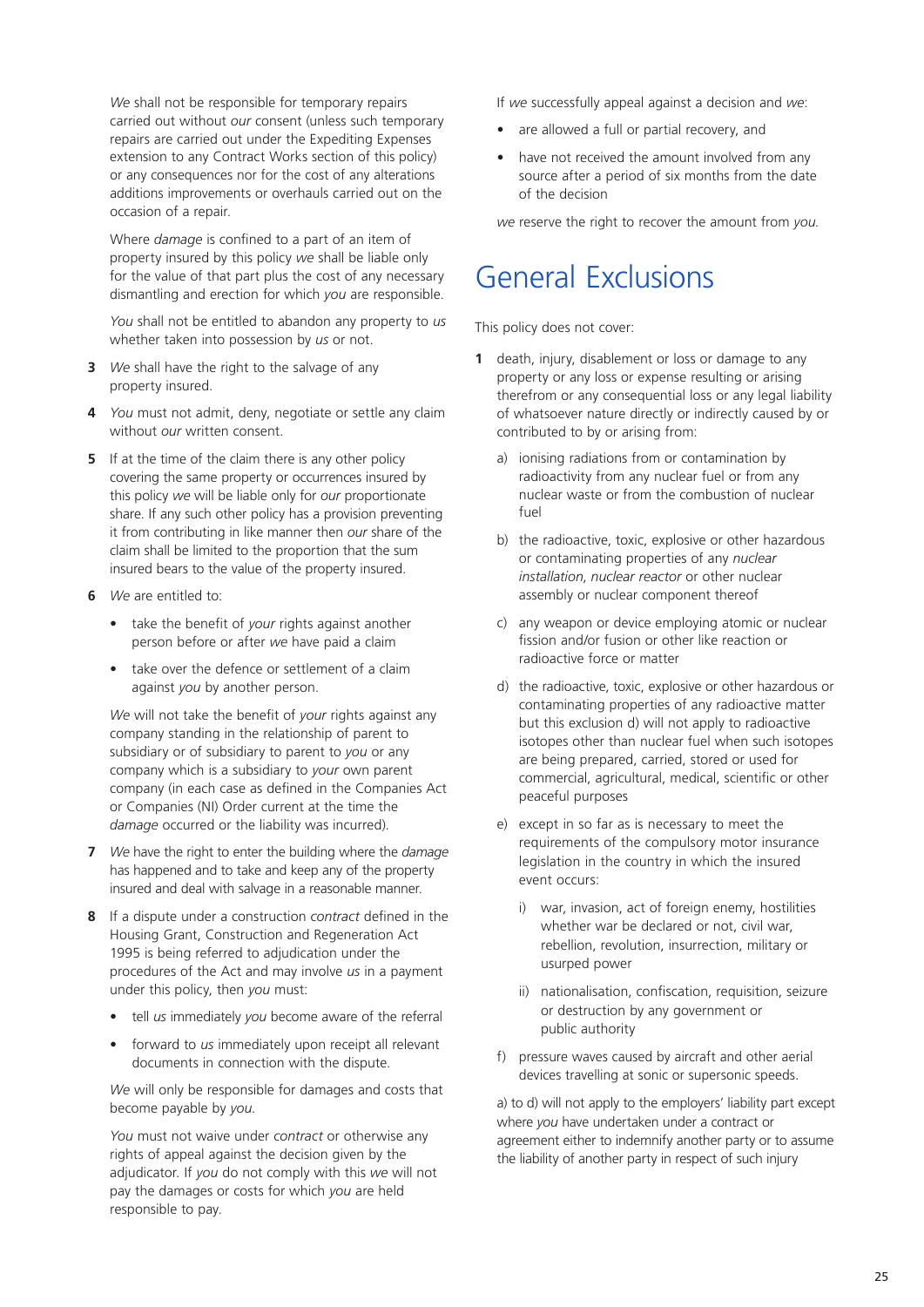**2 (this exclusion does not apply to any Contract Works and Hired – in Plant Insurance section of this policy)**

*damage* to any electrical plant or appliance caused by its own:

- i) over running
- ii) short circuiting
- iii) excessive pressure
- iv) self heating.

This exclusion shall not apply where fire spreads to cause *damage* to other plant or appliances or other property insured.

## **3 (this exclusion does not apply to any Employers Liability and Personal Accident section of this policy)**

- i) loss, destruction or *damage*
- ii) consequential loss, additional expenditure or extra expenses
- iii) legal liability
- iv) other fees, costs disbursements, awards or other expenses
- of whatsoever nature

directly or indirectly caused by or contributed to by or consisting of or arising in whole or in part from:

- a) the way in which any DATA PROCESSING SYSTEM responds to or deals with or fails to respond to or fails to deal with any true calendar date
- b) any DATA PROCESSING SYSTEM responding to or dealing in any way with
	- i) any data denoting a calendar date or dates as if such data did not denote a calendar date or dates
	- ii) any data not denoting a calendar date or dates as if such data denoted a calendar date or dates

whether such DATA PROCESSING SYSTEM is *your* property or

but in respect of all insurances other than Public Liability or Products Liability or Contractors' Joint Indemnity or Legal Expenses (other than motor) this shall not exclude subsequent loss destruction or *damage* or consequential loss, additional expenditure or extra expenses (not otherwise excluded) which itself results from a DEFINED PERIL otherwise covered by this policy.

## **For the purpose of this Exclusion, the following special meanings shall apply:**

'DATA PROCESSING SYSTEM' shall mean any computer or data processing equipment or media or microchip or integrated circuit or any similar device or any computer software or computer firmware.

'DEFINED PERILS' shall mean fire, lightning, explosion, aircraft or other aerial devices or articles dropped from them, riot, civil commotion, strikers, locked out workers, persons taking part in labour disturbances, malicious persons, theft or attempted theft, earthquake, subterranean fire, storm, tempest, flood, escape of water from any tank apparatus or pipe. impact by any vehicle or by goods falling from them or animal.

## **4 (this exclusion does not apply to any Employers Liability and Personal Accident section of this policy)**

- i) DAMAGE to any computer or other equipment or component or system or item which processes stores transmits retrieves or receives date or any part thereof whether tangible or intangible (including but without limitation any information or programs or software) and whether the property is insured or not where such DAMAGE is caused by Virus or Similar Mechanism, or Hacking, or Denial of Service Attack.
- ii) CONSEQUENTIAL LOSS directly or indirectly caused by or arising from Virus or Similar Mechanism or Hacking or Denial of Service Attack.

But this shall not exclude DAMAGE or CONSEQUENTIAL LOSS which results from a Defined Peril (including the acts of thieves but excluding the acts of malicious persons which do not involve physical force or violence)

## **For the purpose of this Exclusion the following special meanings shall apply:**

"Virus or Similar Mechanism" shall mean program code programming instruction or any set of instructions intentionally constructed with the ability to damage interfere with or otherwise adversely affect computer programs data files or operations whether involving self-replication or not. The definition of Virus or Similar Mechanism includes but is not limited to trojan horses, worms and logic bombs.

"Hacking" shall mean unauthorised access to any computer or other equipment or component or system or item which processes stores transmits retrieves or receives data whether the property of the Insured or not.

"Denial of Service Attack" shall mean means any actions or instructions constructed or generated with the ability to damage interfere with or otherwise affect the availability of networks network services network connectivity or information systems. Denial of Service Attacks include but are not limited to the generation of excess traffic into network addresses the exploitation of system or network weaknesses and the generation of excess or non-genuine traffic between and amongst networks.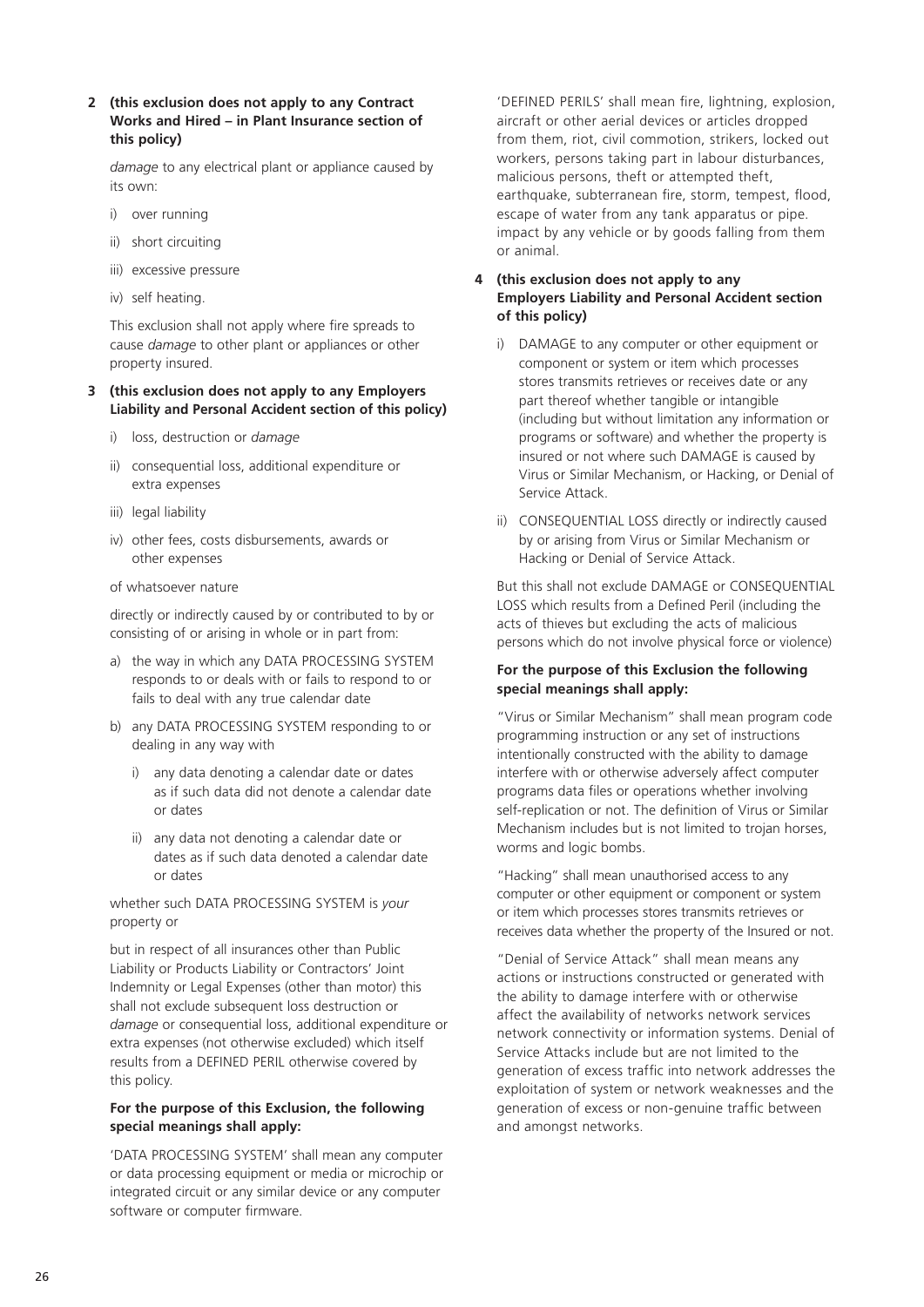# Our complaints procedure

#### **Our commitment to customer service**

*We* value the opportunity to look into any concerns *you* may have with the service *we* have provided and *we* are committed to handling all complaints fairly, consistently and promptly.

#### **Who to contact in the first instance**

Many concerns can be resolved straight away therefore in the first instance please get in touch with *your* usual contact at Zurich or *your* broker or insurance intermediary as they will generally be able to provide *you* with an immediate response to *your* satisfaction.

Contact details will be provided on correspondence that *we* or *our* representatives have sent *you*.

If *we* cannot resolve *your* complaint straight away *we* will aim to resolve *your* concerns as soon as possible and *we* will keep *you* informed of progress while *our* enquiries are continuing.

The majority of complaints *we* receive are resolved within four weeks of receipt.

#### **The Financial Ombudsman Service (ombudsman)**

If *we* are unable to resolve *your* complaint to *your* satisfaction within eight weeks or if *you* remain dissatisfied following receipt of *our* final response letter *you* may be able to ask the ombudsman to formally review *your* case. *You* must contact the ombudsman within six months of *our* final response.

The ombudsman contact details are as follows:

Financial Ombudsman Service Exchange Tower London E14 9SR

*You* can telephone for free on:

08000 234 567 for people phoning from a "fixed line" (for example a landline at home)

0300 123 9 123 for mobile-phone users who pay a monthly charge for calls to numbers starting 01 or 02

or e-mail: complaint.info@financial-ombudsman.org.uk

This is a free and impartial service and *you* are entitled to contact the ombudsman at any stage of *your* complaint.

The ombudsman can help with most complaints if *you* are:

- a consumer
- a business employing fewer than 10 persons that has an annual turnover or balance sheet that does not exceed €2 million
- a charity with an annual turnover of less than £1 million
- a trustee of a trust with a net asset value of less than £1 million.

If *you* are unsure whether the ombudsman will consider *your* complaint or for more information please contact the ombudsman directly, or visit http://www.financial-ombudsman.org.uk

**The Financial Services Compensation Scheme (FSCS)**

*We* are covered by the Financial Services Compensation Scheme (FSCS) which means that *you* may be entitled to compensation if *we* are unable to meet *our* obligations to *you*. Further information is available on www.fscs.org.uk or by contacting the FSCS directly on 0800 678 1100.